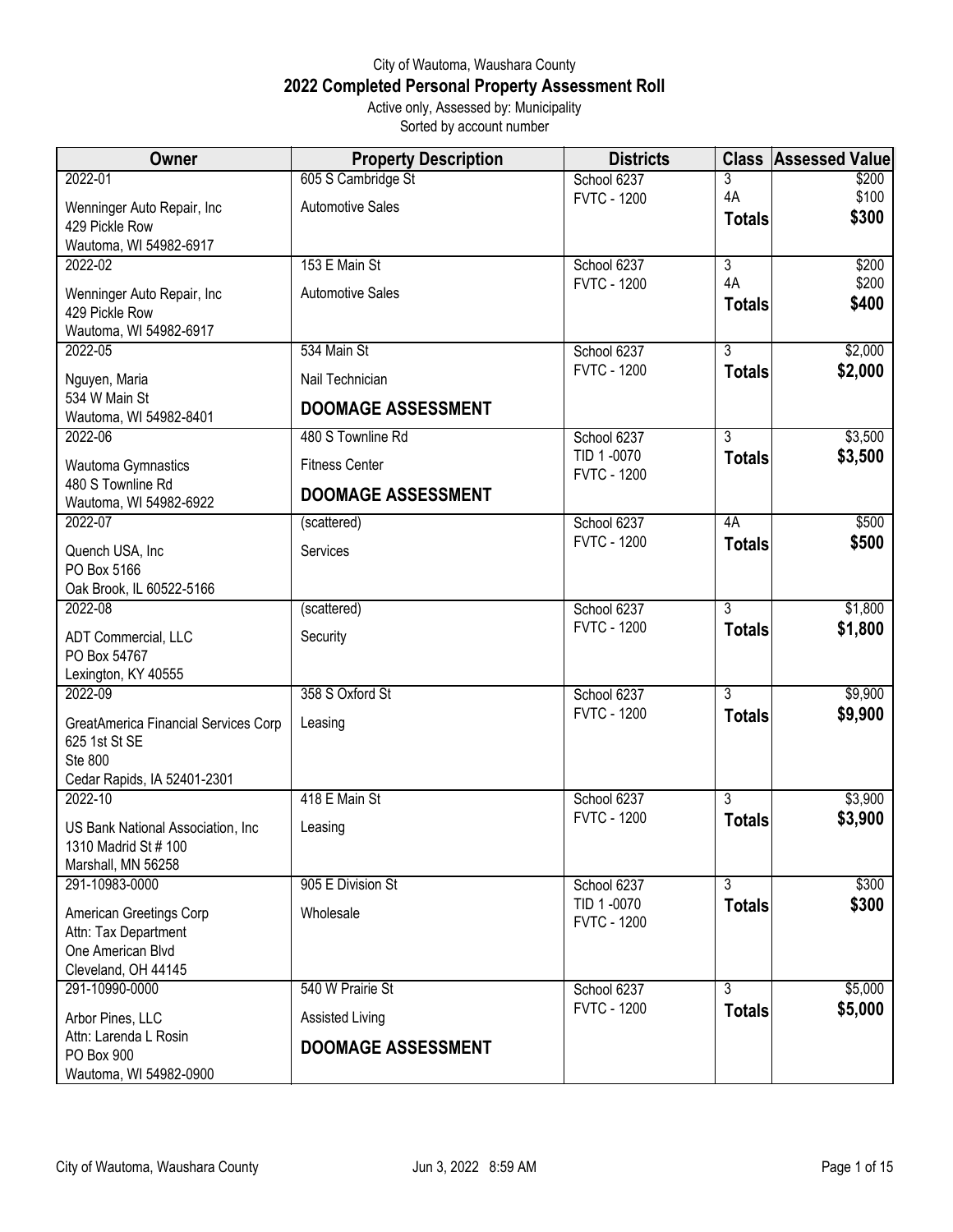| <b>Property Description</b>                         | <b>Districts</b>                                                                                                                                                                                                 |                                                                                                                                                                                                                                                                                                                   | <b>Class Assessed Value</b>                                                                                                                                                                                                                                |
|-----------------------------------------------------|------------------------------------------------------------------------------------------------------------------------------------------------------------------------------------------------------------------|-------------------------------------------------------------------------------------------------------------------------------------------------------------------------------------------------------------------------------------------------------------------------------------------------------------------|------------------------------------------------------------------------------------------------------------------------------------------------------------------------------------------------------------------------------------------------------------|
|                                                     |                                                                                                                                                                                                                  | 3                                                                                                                                                                                                                                                                                                                 | \$10,400                                                                                                                                                                                                                                                   |
| Audiology Services Company USA, LLC Sales & Service |                                                                                                                                                                                                                  |                                                                                                                                                                                                                                                                                                                   | \$6,300<br>\$16,700                                                                                                                                                                                                                                        |
|                                                     |                                                                                                                                                                                                                  |                                                                                                                                                                                                                                                                                                                   |                                                                                                                                                                                                                                                            |
|                                                     |                                                                                                                                                                                                                  |                                                                                                                                                                                                                                                                                                                   |                                                                                                                                                                                                                                                            |
|                                                     |                                                                                                                                                                                                                  |                                                                                                                                                                                                                                                                                                                   |                                                                                                                                                                                                                                                            |
| 983 E Plaza Rd                                      | 7050 - sanit dist                                                                                                                                                                                                | $\overline{3}$                                                                                                                                                                                                                                                                                                    | \$19,200                                                                                                                                                                                                                                                   |
| Retail                                              | School 6237                                                                                                                                                                                                      |                                                                                                                                                                                                                                                                                                                   | \$26,000                                                                                                                                                                                                                                                   |
|                                                     |                                                                                                                                                                                                                  |                                                                                                                                                                                                                                                                                                                   | \$45,200                                                                                                                                                                                                                                                   |
|                                                     |                                                                                                                                                                                                                  |                                                                                                                                                                                                                                                                                                                   |                                                                                                                                                                                                                                                            |
|                                                     |                                                                                                                                                                                                                  |                                                                                                                                                                                                                                                                                                                   | \$3,000                                                                                                                                                                                                                                                    |
|                                                     |                                                                                                                                                                                                                  |                                                                                                                                                                                                                                                                                                                   | \$3,000                                                                                                                                                                                                                                                    |
|                                                     |                                                                                                                                                                                                                  |                                                                                                                                                                                                                                                                                                                   |                                                                                                                                                                                                                                                            |
|                                                     |                                                                                                                                                                                                                  |                                                                                                                                                                                                                                                                                                                   |                                                                                                                                                                                                                                                            |
|                                                     |                                                                                                                                                                                                                  |                                                                                                                                                                                                                                                                                                                   |                                                                                                                                                                                                                                                            |
| 719 W Main St                                       | School 6237                                                                                                                                                                                                      | $\overline{3}$                                                                                                                                                                                                                                                                                                    | \$300                                                                                                                                                                                                                                                      |
| <b>Counseling Services</b>                          |                                                                                                                                                                                                                  |                                                                                                                                                                                                                                                                                                                   | \$100                                                                                                                                                                                                                                                      |
|                                                     |                                                                                                                                                                                                                  |                                                                                                                                                                                                                                                                                                                   | \$400                                                                                                                                                                                                                                                      |
|                                                     |                                                                                                                                                                                                                  |                                                                                                                                                                                                                                                                                                                   |                                                                                                                                                                                                                                                            |
|                                                     |                                                                                                                                                                                                                  |                                                                                                                                                                                                                                                                                                                   | \$14,500<br>\$14,500                                                                                                                                                                                                                                       |
|                                                     |                                                                                                                                                                                                                  |                                                                                                                                                                                                                                                                                                                   |                                                                                                                                                                                                                                                            |
|                                                     |                                                                                                                                                                                                                  |                                                                                                                                                                                                                                                                                                                   |                                                                                                                                                                                                                                                            |
|                                                     |                                                                                                                                                                                                                  |                                                                                                                                                                                                                                                                                                                   |                                                                                                                                                                                                                                                            |
| 900 E Division St                                   | School 6237                                                                                                                                                                                                      | $\overline{3}$                                                                                                                                                                                                                                                                                                    | \$1,100                                                                                                                                                                                                                                                    |
| <b>Medical Services</b>                             |                                                                                                                                                                                                                  |                                                                                                                                                                                                                                                                                                                   | \$400                                                                                                                                                                                                                                                      |
|                                                     |                                                                                                                                                                                                                  |                                                                                                                                                                                                                                                                                                                   | \$1,500                                                                                                                                                                                                                                                    |
|                                                     |                                                                                                                                                                                                                  |                                                                                                                                                                                                                                                                                                                   |                                                                                                                                                                                                                                                            |
|                                                     |                                                                                                                                                                                                                  |                                                                                                                                                                                                                                                                                                                   | \$200                                                                                                                                                                                                                                                      |
|                                                     | TID 1-0070                                                                                                                                                                                                       |                                                                                                                                                                                                                                                                                                                   | \$200                                                                                                                                                                                                                                                      |
|                                                     | <b>FVTC - 1200</b>                                                                                                                                                                                               |                                                                                                                                                                                                                                                                                                                   |                                                                                                                                                                                                                                                            |
|                                                     |                                                                                                                                                                                                                  |                                                                                                                                                                                                                                                                                                                   |                                                                                                                                                                                                                                                            |
|                                                     |                                                                                                                                                                                                                  |                                                                                                                                                                                                                                                                                                                   |                                                                                                                                                                                                                                                            |
|                                                     |                                                                                                                                                                                                                  |                                                                                                                                                                                                                                                                                                                   | \$16,200                                                                                                                                                                                                                                                   |
| Hangar                                              |                                                                                                                                                                                                                  |                                                                                                                                                                                                                                                                                                                   | \$16,200                                                                                                                                                                                                                                                   |
|                                                     |                                                                                                                                                                                                                  |                                                                                                                                                                                                                                                                                                                   |                                                                                                                                                                                                                                                            |
|                                                     |                                                                                                                                                                                                                  |                                                                                                                                                                                                                                                                                                                   |                                                                                                                                                                                                                                                            |
|                                                     |                                                                                                                                                                                                                  | $\overline{3}$                                                                                                                                                                                                                                                                                                    | \$3,500                                                                                                                                                                                                                                                    |
|                                                     | <b>FVTC - 1200</b>                                                                                                                                                                                               |                                                                                                                                                                                                                                                                                                                   | \$3,500                                                                                                                                                                                                                                                    |
|                                                     |                                                                                                                                                                                                                  |                                                                                                                                                                                                                                                                                                                   |                                                                                                                                                                                                                                                            |
|                                                     |                                                                                                                                                                                                                  |                                                                                                                                                                                                                                                                                                                   |                                                                                                                                                                                                                                                            |
|                                                     |                                                                                                                                                                                                                  |                                                                                                                                                                                                                                                                                                                   |                                                                                                                                                                                                                                                            |
|                                                     |                                                                                                                                                                                                                  |                                                                                                                                                                                                                                                                                                                   | \$100<br>\$100                                                                                                                                                                                                                                             |
| Arts & Gifts/Decoration                             |                                                                                                                                                                                                                  |                                                                                                                                                                                                                                                                                                                   | \$200                                                                                                                                                                                                                                                      |
|                                                     |                                                                                                                                                                                                                  |                                                                                                                                                                                                                                                                                                                   |                                                                                                                                                                                                                                                            |
|                                                     |                                                                                                                                                                                                                  |                                                                                                                                                                                                                                                                                                                   |                                                                                                                                                                                                                                                            |
|                                                     | 719 W Main St Unit A<br>(scattered)<br>Security<br>W8471 Cottonville Dr Unit 29<br>Hangar<br>900 E Division St<br>Retail Pharmacy<br>W8471 Cottonville Dr Unit 8<br>(scattered)<br>Satellite TV<br>449 W Main St | School 6237<br><b>FVTC - 1200</b><br>TID 1-0070<br><b>FVTC - 1200</b><br>School 6237<br><b>FVTC - 1200</b><br><b>FVTC - 1200</b><br>School 6237<br><b>FVTC - 1200</b><br>TID 1-0070<br><b>FVTC - 1200</b><br>School 6237<br>School 6237<br><b>FVTC - 1200</b><br>School 6237<br>School 6237<br><b>FVTC - 1200</b> | 4A<br><b>Totals</b><br>4A<br><b>Totals</b><br>$\overline{3}$<br><b>Totals</b><br>4A<br><b>Totals</b><br>$\overline{AB}$<br><b>Totals</b><br>4A<br><b>Totals</b><br>4A<br><b>Totals</b><br>4B<br><b>Totals</b><br><b>Totals</b><br>3<br>4A<br><b>Totals</b> |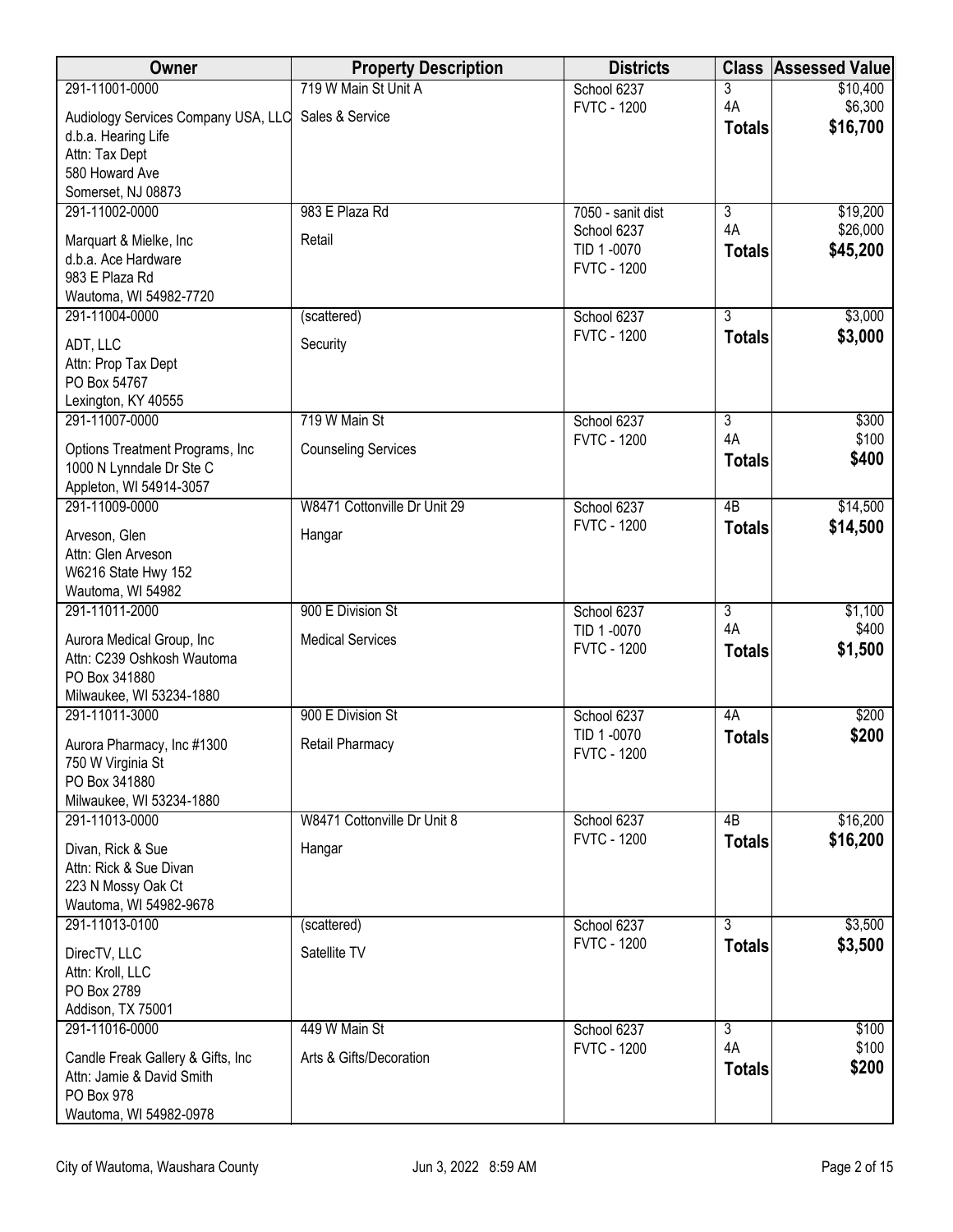| Owner                                                         | <b>Property Description</b>    | <b>Districts</b>                  |                      | <b>Class Assessed Value</b> |
|---------------------------------------------------------------|--------------------------------|-----------------------------------|----------------------|-----------------------------|
| 291-11020-0000                                                | 215 E Division St              | School 6237                       | 3                    | \$2,200                     |
| Smiley Bait and Feed, LLC                                     | Retail Feed & Bait             | TID 1-0070<br><b>FVTC - 1200</b>  | 4A<br><b>Totals</b>  | \$500<br>\$2,700            |
| Attn: Jake Smiley                                             | <b>DOOMAGE ASSESSMENT</b>      |                                   |                      |                             |
| W8310 Royal Oaks Dr<br>Wautoma, WI 54982-5313                 |                                |                                   |                      |                             |
| 291-11022-0000                                                | 415 E Main St                  | School 6237                       | $\overline{3}$       | \$1,400                     |
| CMC Spyder, LLC                                               | <b>Portable Toilet Rentals</b> | <b>FVTC - 1200</b>                | 4A                   | \$14,600                    |
| PO Box 834                                                    |                                |                                   | <b>Totals</b>        | \$16,000                    |
| Wautoma, WI 54982                                             |                                |                                   |                      |                             |
| 291-11024-0000                                                | 441 E Tangen Ave               | School 6237<br><b>FVTC - 1200</b> | $\overline{3}$<br>4A | \$1,100<br>\$900            |
| Fire & Safety Equipment, Inc.                                 | Fire & Safety Equip Sales      |                                   | <b>Totals</b>        | \$2,000                     |
| PO Box 53<br>Wautoma, WI 54982                                |                                |                                   |                      |                             |
| 291-11025-0000                                                | (scattered)                    | School 6237                       | $\overline{3}$       | \$500                       |
| Rug Doctor, LLC                                               | <b>Cleaning Equip</b>          | <b>FVTC - 1200</b>                | <b>Totals</b>        | \$500                       |
| 2201 W Plano Pkwy Ste 100                                     |                                |                                   |                      |                             |
| Plano, TX 75057                                               |                                |                                   |                      |                             |
| 291-11027-0000                                                | 101 N Century Dr               | 7050 - sanit dist<br>School 6237  | $\overline{3}$<br>4A | \$60,300<br>\$29,700        |
| S & L Properties Wautoma, LLC                                 | Restaurant                     | TID 1-0070                        | <b>Totals</b>        | \$90,000                    |
| 2651 Kirking Ct<br>Portage, WI 53901-9511                     | <b>DOOMAGE ASSESSMENT</b>      | <b>FVTC - 1200</b>                |                      |                             |
| 291-11040-0000                                                | W8471 Cottonville Dr Unit 5    | School 6237                       | $\overline{AB}$      | \$5,000                     |
| Y50 Corp                                                      | Hangar                         | <b>FVTC - 1200</b>                | <b>Totals</b>        | \$5,000                     |
| Attn: David P. Lalor                                          |                                |                                   |                      |                             |
| N2289 State Hwy 22                                            |                                |                                   |                      |                             |
| Montello, WI 53949<br>291-11041-0000                          | W8471 Cottonville Dr Unit 9    | School 6237                       | 4B                   | \$9,400                     |
|                                                               |                                | <b>FVTC - 1200</b>                | <b>Totals</b>        | \$9,400                     |
| Pennau, Wade<br>PO Box 834                                    | Hangar                         |                                   |                      |                             |
| Wautoma, WI 54982-0834                                        |                                |                                   |                      |                             |
| 291-11055-0000                                                | 200 N Oakridge Ct              | School 6237                       | $\overline{3}$       | \$42,400                    |
| Chiropractic Health and Wellness Cente Chiropractic Care      |                                | <b>FVTC - 1200</b>                | 4A<br><b>Totals</b>  | \$100<br>\$42,500           |
| of Wautoma, Inc                                               |                                |                                   |                      |                             |
| PO Box 667<br>Wautoma, WI 54982-0667                          |                                |                                   |                      |                             |
| 291-11072-0000                                                | 203 S 16th Ct                  | School 6237                       | $\overline{3}$       | \$2,800                     |
| Bechard Appraisal Service, LLC                                | Appraisal                      | <b>FVTC - 1200</b>                | <b>Totals</b>        | \$2,800                     |
| Attn: Lyle Pomplun                                            | <b>DOOMAGE ASSESSMENT</b>      |                                   |                      |                             |
| PO Box 187<br>Wautoma, WI 54982-0187                          |                                |                                   |                      |                             |
| 291-11080-0000                                                | 405 W Main St                  | School 6237                       | $\overline{3}$       | \$14,200                    |
| Blader Law Office, LLC                                        | Law Office                     | <b>FVTC - 1200</b>                | <b>Totals</b>        | \$14,200                    |
| Attn: Robyn Blader                                            |                                |                                   |                      |                             |
| PO Box 239                                                    | <b>DOOMAGE ASSESSMENT</b>      |                                   |                      |                             |
| Wautoma, WI 54982-0239                                        |                                |                                   |                      |                             |
| 291-11081-0000                                                | 418 E Main St                  | School 6237<br><b>FVTC - 1200</b> | $\overline{3}$<br>4A | \$2,500<br>\$2,300          |
| Coldwell Banker Real Estate Group, Inc<br>925 Brookforest Ave | <b>Real Estate</b>             |                                   | <b>Totals</b>        | \$4,800                     |
| Shorewood, IL 60404-8839                                      |                                |                                   |                      |                             |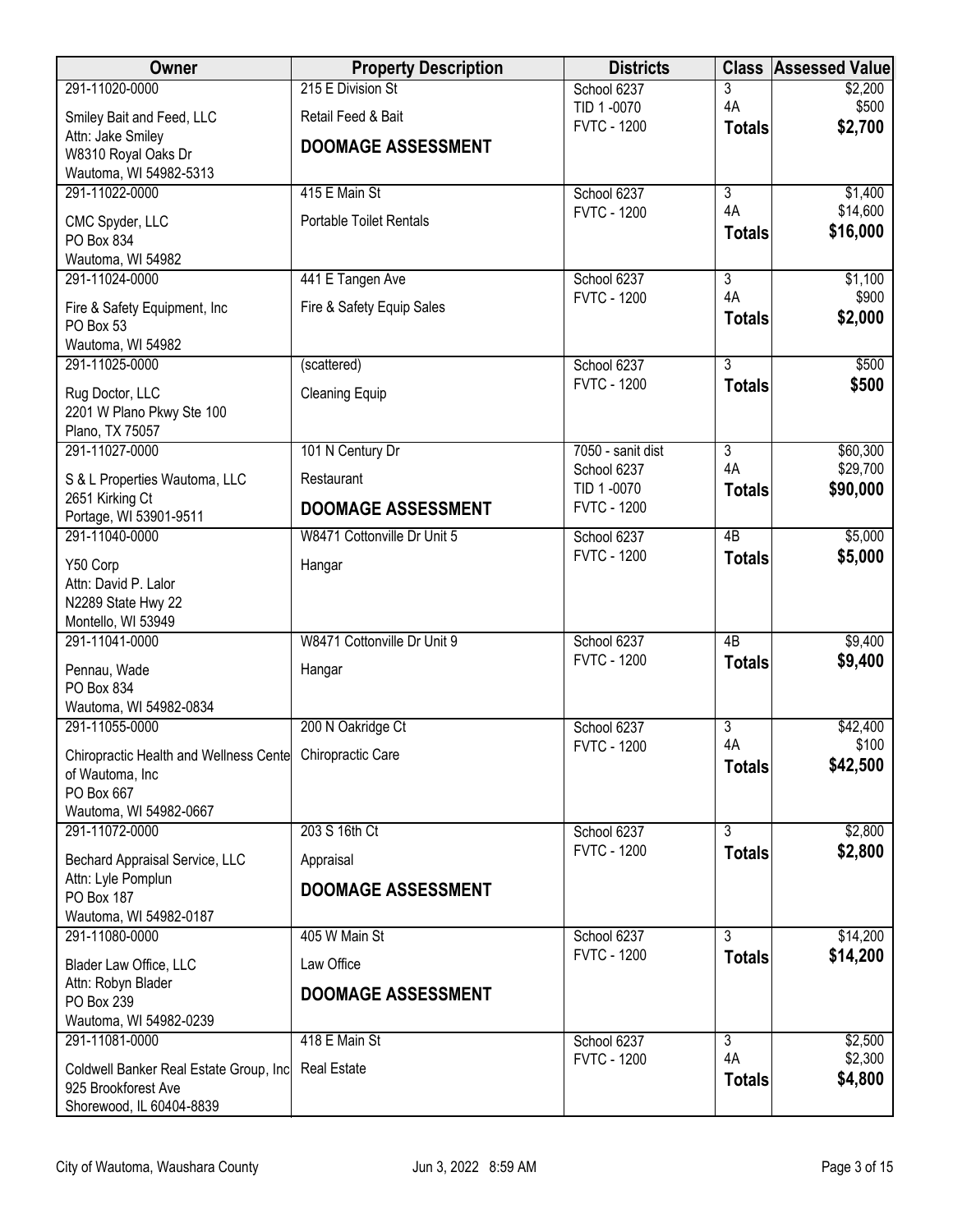| Owner                                                                                                         | <b>Property Description</b>             | <b>Districts</b>                 | <b>Class</b>        | <b>Assessed Value</b> |
|---------------------------------------------------------------------------------------------------------------|-----------------------------------------|----------------------------------|---------------------|-----------------------|
| 291-11102-0000                                                                                                | 205 E Main St                           | School 6237                      |                     | \$3,500               |
| Brownlow Tax & Accounting, LLC<br><b>PO Box 717</b>                                                           | <b>Accounting Firm</b>                  | TID 1-0070<br><b>FVTC - 1200</b> | <b>Totals</b>       | \$3,500               |
| Wautoma, WI 54982-0717                                                                                        | <b>DOOMAGE ASSESSMENT</b>               |                                  |                     |                       |
| 291-11105-0000                                                                                                | 310 W Main St                           | School 6237                      | $\overline{3}$      | \$1,500               |
| BMO Harris Bank NA(#10), Inc<br>111 W Monroe St<br>5C                                                         | <b>Financial Services</b>               | <b>FVTC - 1200</b>               | 4A<br><b>Totals</b> | \$8,000<br>\$9,500    |
| Chicago, IL 60603<br>291-11106-0000                                                                           | 205 E Main St Unit 10                   | School 6237                      | $\overline{3}$      | \$200                 |
| Central WI Health Ins Sales, LLC<br>Attn: Lisa M Larson<br>205 E Main St Ste 10<br>Wautoma, WI 54982          | <b>Health/Life Ins Sales</b>            | TID 1-0070<br><b>FVTC - 1200</b> | 4A<br><b>Totals</b> | \$200<br>\$400        |
| 291-11109-0000                                                                                                | 302 E Main St                           | School 6237                      | $\overline{3}$      | \$26,700              |
| General Parts Distribution, LLC<br>d.b.a. #104704<br>Attn: Ryan LLC<br>PO Box 56607<br>Atlanta, GA 30303      | Auto Parts Sales                        | <b>FVTC - 1200</b>               | 4A<br><b>Totals</b> | \$500<br>\$27,200     |
| 291-11117-0000                                                                                                | 429 Pickle Row                          | School 6237                      | $\overline{3}$      | \$100                 |
| Wenninger Auto Repair, Inc<br>Attn: John Wenninger<br>429 S Pickle Row<br>Wautoma, WI 54982                   | Vehicle Repair                          | TID 1-0070<br><b>FVTC - 1200</b> | 4A<br><b>Totals</b> | \$100<br>\$200        |
| 291-11118-0000                                                                                                | 900 E Division St                       | School 6237                      | $\overline{3}$      | \$1,100               |
| CIT Finance, LLC<br>Attn: Ryan LLC Property Tax<br>Compliance<br>PO Box 460709<br>Houston, TX 77056           | Leasing                                 | TID 1-0070<br><b>FVTC - 1200</b> | <b>Totals</b>       | \$1,100               |
| 291-11119-0000                                                                                                | 200 W Main St                           | School 6237                      | 3                   | \$9,100               |
| Christiano's Pizza, LLC<br>Attn: Larry Wise<br>PO Box 261                                                     | Restaurant<br><b>DOOMAGE ASSESSMENT</b> | <b>FVTC - 1200</b>               | 4A<br><b>Totals</b> | \$14,400<br>\$23,500  |
| Wautoma, WI 54982-0261<br>291-11120-0000                                                                      | 402 E Main St                           | School 6237                      | $\overline{3}$      | \$1,000               |
| Christensen, Gary<br>N2640 Bambi Ct<br>Wautoma, WI 54982-0178                                                 | Rental                                  | <b>FVTC - 1200</b>               | <b>Totals</b>       | \$1,000               |
| 291-11125-0000                                                                                                | 205 S Cambridge St                      | School 6237                      | 3                   | \$3,000               |
| Bray, Kerri, LLC<br>d.b.a. Cuts on Cambridge LLC<br>Attn: Kerri Bray<br>PO Box 1051<br>Wautoma, WI 54982-1051 | Salon<br><b>DOOMAGE ASSESSMENT</b>      | <b>FVTC - 1200</b>               | <b>Totals</b>       | \$3,000               |
| 291-11145-0000                                                                                                | 502 W Main St                           | School 6237                      | $\overline{3}$      | \$86,300              |
| Casey's Marketing Co<br>d.b.a. Casey's General Store<br>PO Box 54288<br>Lexington, KY 40555                   | C-Store                                 | <b>FVTC - 1200</b>               | 4A<br><b>Totals</b> | \$200<br>\$86,500     |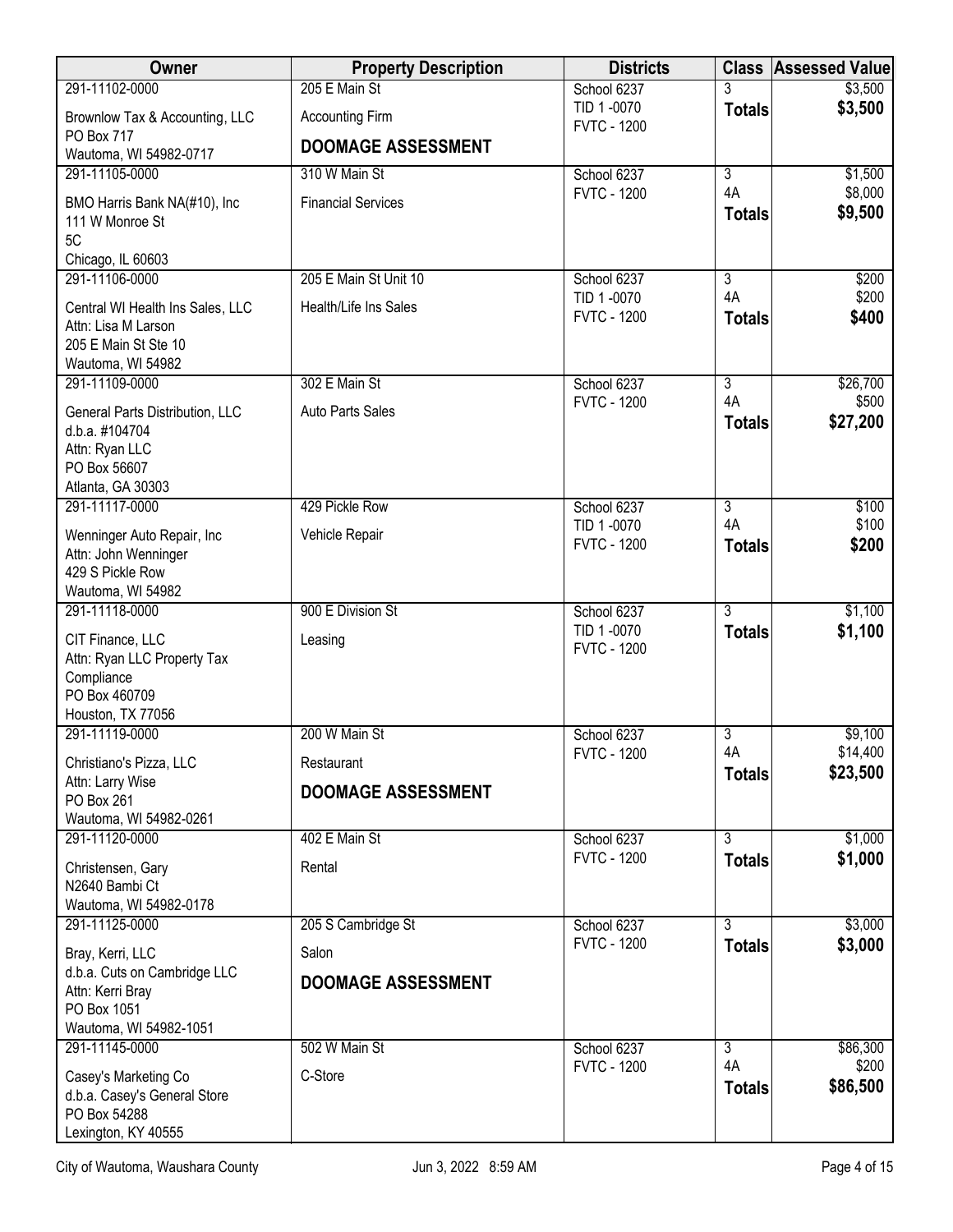| Owner                                                     | <b>Property Description</b> | <b>Districts</b>                  |                      | <b>Class Assessed Value</b> |
|-----------------------------------------------------------|-----------------------------|-----------------------------------|----------------------|-----------------------------|
| 291-11155-0000                                            | 668 W Cummings Rd           | School 6237                       | 3                    | \$34,100                    |
| NBA Holdings, LLC                                         | <b>Assisted Living</b>      | <b>FVTC - 1200</b>                | 4A                   | \$1,700                     |
| Attn: Richard Gohlke                                      |                             |                                   | <b>Totals</b>        | \$35,800                    |
| PO Box 120                                                |                             |                                   |                      |                             |
| Neshkoro, WI 54960-0120                                   |                             |                                   |                      |                             |
| 291-11160-0000                                            | 402 E Main St               | School 6237<br><b>FVTC - 1200</b> | $\overline{3}$<br>4A | \$300<br>\$300              |
| Joey Dopp - State Farm Agency                             | Insurance                   |                                   | <b>Totals</b>        | \$600                       |
| Attn: Joey & Colleen Dopp                                 | <b>DOOMAGE ASSESSMENT</b>   |                                   |                      |                             |
| PO Box 178<br>Wautoma, WI 54982-0178                      |                             |                                   |                      |                             |
| 291-11161-0000                                            | 205 E Main St Unit 6        | School 6237                       | $\overline{3}$       | \$1,000                     |
|                                                           |                             | TID 1-0070                        | <b>Totals</b>        | \$1,000                     |
| CoreQuest Yoga & Spa, LLC<br>Attn: Cathy Favelle, LE, RYT | Yoga Studio/Spa             | <b>FVTC - 1200</b>                |                      |                             |
| PO Box 780                                                | <b>DOOMAGE ASSESSMENT</b>   |                                   |                      |                             |
| Wautoma, WI 54982-0780                                    |                             |                                   |                      |                             |
| 291-11200-1000                                            | 402 E Main St               | School 6237                       | $\overline{3}$       | \$600                       |
| Cooperative Care, Inc                                     | Services                    | <b>FVTC - 1200</b>                | 4A                   | \$300                       |
| PO Box 620                                                | <b>DOOMAGE ASSESSMENT</b>   |                                   | <b>Totals</b>        | \$900                       |
| Wautoma, WI 54982-0620                                    |                             |                                   |                      |                             |
| 291-11204-0000                                            | 454 E Valley View Dr        | School 6237                       | $\overline{3}$       | \$1,300                     |
| Dancing Star Daycare                                      | Day Care                    | <b>FVTC - 1200</b>                | <b>Totals</b>        | \$1,300                     |
| Attn: Karen Bretzel                                       |                             |                                   |                      |                             |
| 454 E Valley View Dr                                      |                             |                                   |                      |                             |
| Wautoma, WI 54982<br>291-11210-0000                       | 905 E Division St           | School 6237                       | $\overline{3}$       | \$31,900                    |
|                                                           |                             | TID 1-0070                        | 4A                   | \$1,500                     |
| Dolgencorp, LLC<br>d.b.a. Dollar General #06571           | Retail                      | <b>FVTC - 1200</b>                | <b>Totals</b>        | \$33,400                    |
| Attn: Corporate Tax Consulting                            |                             |                                   |                      |                             |
| PO Box 503410                                             |                             |                                   |                      |                             |
| Indianapolis, IN 46256-3410                               |                             |                                   |                      |                             |
| 291-11215-0000                                            | 109 N Scott St              | School 6237                       | $\overline{3}$       | \$11,200                    |
| Dogger's Bar & Lanes, LLC                                 | Bowl & Bar                  | <b>FVTC - 1200</b>                | 4A                   | \$300                       |
| Attn: Dean Tschurwald                                     |                             |                                   | <b>Totals</b>        | \$11,500                    |
| PO Box 365                                                |                             |                                   |                      |                             |
| Wautoma, WI 54982-0365<br>291-11226-0000                  |                             |                                   | 4A                   | \$1,700                     |
|                                                           | (scattered)                 | School 6237<br><b>FVTC - 1200</b> | <b>Totals</b>        | \$1,700                     |
| DISH Network, LLC                                         | Satellite TV                |                                   |                      |                             |
| PO Box 6623<br>Englewood, CO 80155                        |                             |                                   |                      |                             |
| 291-11230-0000                                            | 114 E Main St               | School 6237                       | $\overline{3}$       | \$600                       |
|                                                           |                             | <b>FVTC - 1200</b>                | 4A                   | \$100                       |
| First Weber, Inc<br>5250 E Terrace Dr Ste #1              | <b>Real Estate</b>          |                                   | <b>Totals</b>        | \$700                       |
| Madison, WI 53718                                         |                             |                                   |                      |                             |
| 291-11232-0000                                            | 340 E Main St               | School 6237                       | $\overline{3}$       | \$600                       |
| El Popo Mexican Store & Restaurant, In                    | Restaurant                  | <b>FVTC - 1200</b>                | 4A                   | \$1,600                     |
| 340 E Main St                                             |                             |                                   | <b>Totals</b>        | \$2,200                     |
| Wautoma, WI 54982                                         | <b>DOOMAGE ASSESSMENT</b>   |                                   |                      |                             |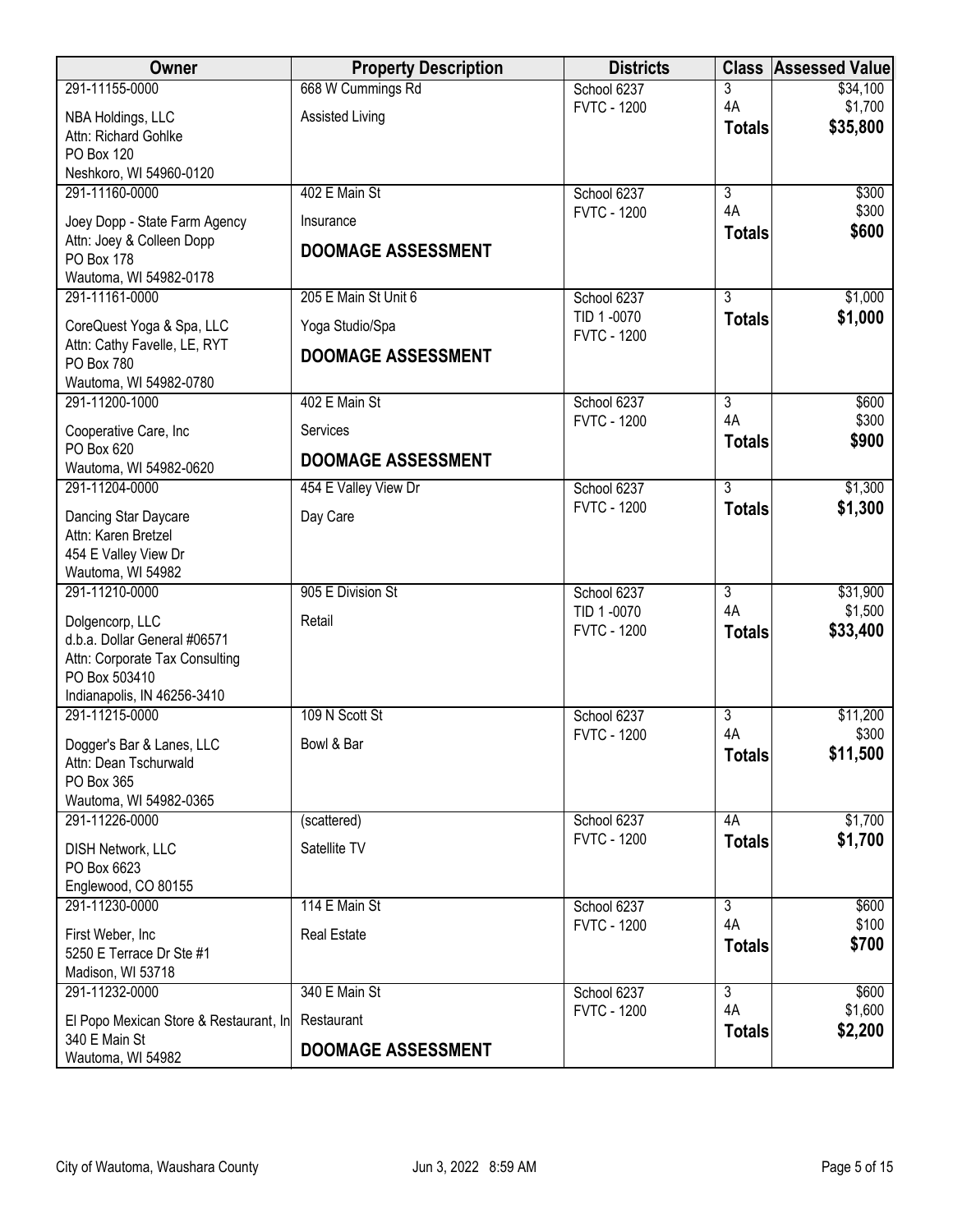| Owner                                                                                                 | <b>Property Description</b>            | <b>Districts</b>   | <b>Class</b>        | <b>Assessed Value</b> |
|-------------------------------------------------------------------------------------------------------|----------------------------------------|--------------------|---------------------|-----------------------|
| 291-11240-0000                                                                                        | 445 E Main St                          | School 6237        |                     | \$600                 |
| The Ellickson Agency, Inc<br>Attn: Rory Ellickson<br>PO Box 746<br>Wautoma, WI 54982-0746             | Insurance/Real Estate                  | <b>FVTC - 1200</b> | <b>Totals</b>       | \$600                 |
| 291-11243-0000                                                                                        | 123 E Main St                          | School 6237        | $\overline{3}$      | \$104,600             |
| Associated Bank, Inc<br>433 Main St<br>Green Bay, WI 54301                                            | <b>Financial Services</b>              | <b>FVTC - 1200</b> | 4A<br><b>Totals</b> | \$34,600<br>\$139,200 |
| 291-11245-0000                                                                                        | W8471 Cottonville Dr Unit 15           | School 6237        | 4 <sub>B</sub>      | \$8,000               |
| Johnson, Matt<br>N3847 26th Ln<br>Redgranite, WI 54970-7288                                           | Hangar                                 | <b>FVTC - 1200</b> | <b>Totals</b>       | \$8,000               |
| 291-11250-0000                                                                                        | 248 E Main St                          | School 6237        | $\overline{3}$      | \$13,100              |
| J Erickson Holdings, LLC<br>PO Box 484                                                                | Restaurant                             | <b>FVTC - 1200</b> | 4A<br><b>Totals</b> | \$1,900<br>\$15,000   |
| Wautoma, WI 54982                                                                                     | <b>DOOMAGE ASSESSMENT</b>              |                    |                     |                       |
| 291-11270-0000                                                                                        | 430 S Pickle Row                       | School 6237        | $\overline{3}$      | \$3,800               |
| Growmark, Inc<br>d.b.a. Insight FS                                                                    | Agriculture & Fuel                     | <b>FVTC - 1200</b> | 4A<br><b>Totals</b> | \$200<br>\$4,000      |
| 222 E Puerner St<br>Jefferson, WI 53549-0359                                                          |                                        |                    |                     |                       |
| 291-11284-0000                                                                                        | 450 E Main St                          | School 6237        | $\overline{3}$      | \$28,600              |
| US Bank National Association, Inc.<br>1310 Madrid St # 100<br>Marshall, MN 56258                      | Leasing                                | <b>FVTC - 1200</b> | 4A<br><b>Totals</b> | \$4,100<br>\$32,700   |
| 291-11288-0000                                                                                        | 203 S 16th Ct                          | School 6237        | $\overline{3}$      | \$7,700               |
| WI Real Estate Appraisal, LLC<br>Attn: Lyle Pomplun                                                   | Appraisal<br><b>DOOMAGE ASSESSMENT</b> | <b>FVTC - 1200</b> | <b>Totals</b>       | \$7,700               |
| PO Box 446<br>Wautoma, WI 54982-0446                                                                  |                                        |                    |                     |                       |
| 291-11291-0000                                                                                        | W8471 Cottonville Dr Unit 6            | School 6237        | 4B                  | \$22,500              |
| Freudenthal, Tim<br>Attn: Tim Freudenthal<br>PO Box 865<br>Wautoma, WI 54982-0865                     | Hangar                                 | <b>FVTC - 1200</b> | <b>Totals</b>       | \$22,500              |
| 291-11291-0500                                                                                        | W8471 Cottonville Dr Unit 27           | School 6237        | 4B                  | \$18,000              |
| Galizi, Lawrence & Karen<br>Attn: Lawrence & Karen Galizi<br>PO Box 95898920<br>Sioux Falls, SD 57186 | Hangar                                 | <b>FVTC - 1200</b> | <b>Totals</b>       | \$18,000              |
| 291-11292-0000                                                                                        | W8471 Cottonville Dr Unit 11&12        | School 6237        | 4B                  | \$6,500               |
| Quick, Gordy & Overbeck, Jim<br>W6455 Czech Ave<br>Neshkoro, WI 54960-7386                            | Hangar                                 | <b>FVTC - 1200</b> | <b>Totals</b>       | \$6,500               |
| 291-11294-0000                                                                                        | 315 W Main St                          | School 6237        | $\overline{3}$      | \$7,500               |
| Grimm's One More & I Gotta Go<br>Attn: Aaron Grimm                                                    | Bar & Grill                            | <b>FVTC - 1200</b> | <b>Totals</b>       | \$7,500               |
| 139 E Mount Morris Ave<br>Wautoma, WI 54982-8409                                                      | <b>DOOMAGE ASSESSMENT</b>              |                    |                     |                       |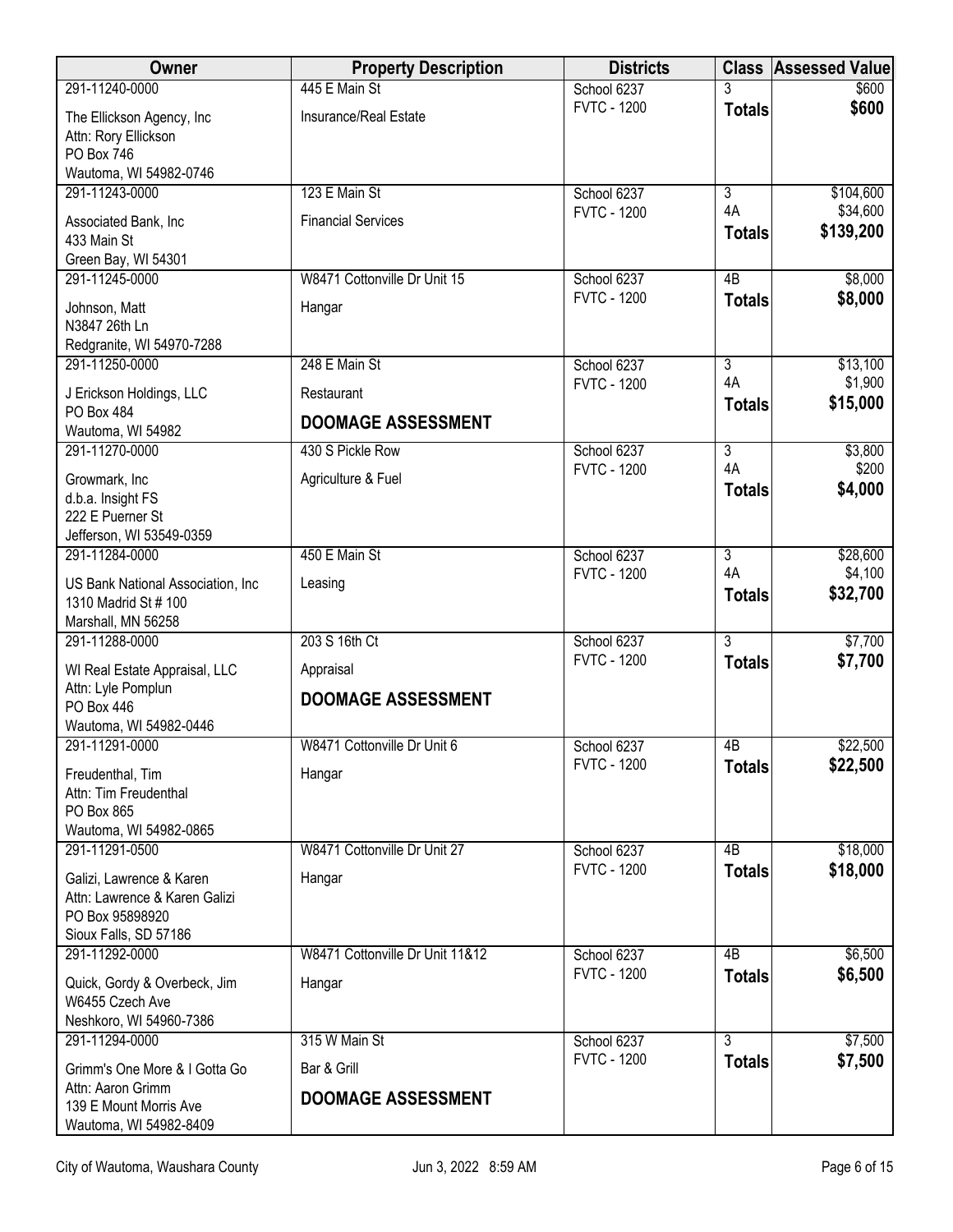| Owner                                       | <b>Property Description</b>     | <b>Districts</b>                  |                      | <b>Class Assessed Value</b> |
|---------------------------------------------|---------------------------------|-----------------------------------|----------------------|-----------------------------|
| 291-11295-0000                              | 203 S 16th Ct                   | School 6237                       |                      | \$1,400                     |
| Wells Fargo Vendor Financial Serv, LLC      | Leasing                         | <b>FVTC - 1200</b>                | <b>Totals</b>        | \$1,400                     |
| PO Box 36200                                |                                 |                                   |                      |                             |
| Billings, MT 59107-6200<br>291-11297-0000   | 118 N Saint Marie St            | School 6237                       | $\overline{3}$       | \$29,000                    |
|                                             |                                 | <b>FVTC - 1200</b>                | <b>Totals</b>        | \$29,000                    |
| Great Lakes Flood Cert, LLC<br>PO Box 663   | <b>Flood Certification</b>      |                                   |                      |                             |
| Wautoma, WI 54982-0663                      | <b>DOOMAGE ASSESSMENT</b>       |                                   |                      |                             |
| 291-11298-0000                              | 239 E Main St                   | School 6237                       | 4A                   | \$1,500                     |
| <b>GM-DI Leasing Corp</b>                   | Mfg                             | <b>FVTC - 1200</b>                | <b>Totals</b>        | \$1,500                     |
| Attn: Ryan LLC                              |                                 |                                   |                      |                             |
| PO Box 460169                               |                                 |                                   |                      |                             |
| Houston, TX 77056                           |                                 |                                   |                      |                             |
| 291-11315-0000                              | 345 S Cambridge St              | School 6237<br><b>FVTC - 1200</b> | $\overline{3}$<br>4A | \$600<br>\$200              |
| Kyle McReath Agency, LLC                    | Ins. Sales                      |                                   | <b>Totals</b>        | \$800                       |
| Attn: Kyle McReath<br>345 S Cambridge St    | <b>DOOMAGE ASSESSMENT</b>       |                                   |                      |                             |
| Wautoma, WI 54982                           |                                 |                                   |                      |                             |
| 291-11335-0000                              | 709 W Main St                   | School 6237                       | $\overline{3}$       | \$5,600                     |
| H & R Block, Inc.                           | Tax                             | <b>FVTC - 1200</b>                | <b>Totals</b>        | \$5,600                     |
| 1094 W Fond Du Lac St                       | <b>DOOMAGE ASSESSMENT</b>       |                                   |                      |                             |
| Ripon, WI 54971-9286                        |                                 |                                   |                      |                             |
| 291-11345-0000                              | W8471 Cottonville Dr Unit 14    | School 6237                       | $\overline{AB}$      | \$25,000                    |
| Price, Aune                                 | Hangar                          | <b>FVTC - 1200</b>                | <b>Totals</b>        | \$25,000                    |
| 211 N Indiana St                            |                                 |                                   |                      |                             |
| Elmhurst, IL 60126-2942<br>291-11346-0000   | W8471 Cottonville Dr Unit 31&32 | School 6237                       | $\overline{AB}$      | \$31,200                    |
|                                             |                                 | <b>FVTC - 1200</b>                | <b>Totals</b>        | \$31,200                    |
| Zelasko, Eddie<br>3560 171st St             | Hangar                          |                                   |                      |                             |
| Lansing, IL 60438-1109                      |                                 |                                   |                      |                             |
| 291-11358-1000                              | W8471 Cottonville Dr Unit 17    | School 6237                       | 4B                   | \$7,000                     |
| Rutter, William                             | Hangar                          | <b>FVTC - 1200</b>                | <b>Totals</b>        | \$7,000                     |
| 2484 S 88th St                              |                                 |                                   |                      |                             |
| West Allis, WI 53227-2550                   |                                 |                                   |                      |                             |
| 291-11370-0000                              | 300 W Main St                   | School 6237                       | $\overline{3}$       | \$6,300                     |
| Holt's Diamond Jewelers, LLC                | Retail                          | <b>FVTC - 1200</b>                | <b>Totals</b>        | \$6,300                     |
| Attn: Mark S. Holt                          |                                 |                                   |                      |                             |
| <b>PO Box 298</b><br>Wautoma, WI 54982-0298 |                                 |                                   |                      |                             |
| 291-11371-0000                              | 105 N Plaza Rd                  | 7050 - sanit dist                 | $\overline{3}$       | \$40,100                    |
| Hometown Bank - Wautoma, Inc                | <b>Financial Services</b>       | School 6237                       | 4A                   | \$700                       |
| 80 Sheboygan St                             |                                 | TID 1-0070                        | <b>Totals</b>        | \$40,800                    |
| Fond Du Lac, WI 54935                       |                                 | <b>FVTC - 1200</b>                |                      |                             |
| 291-11410-0000                              | W8471 Cottonville Dr Unit B     | School 6237                       | $\overline{AB}$      | \$39,000                    |
| Jorgensen, Richard A                        | Hangar                          | <b>FVTC - 1200</b>                | <b>Totals</b>        | \$39,000                    |
| Attn: Richard Jorgensen                     |                                 |                                   |                      |                             |
| 3520 Richland Hills Dr                      |                                 |                                   |                      |                             |
| Wisconsin Rapids, WI 54494                  |                                 |                                   |                      |                             |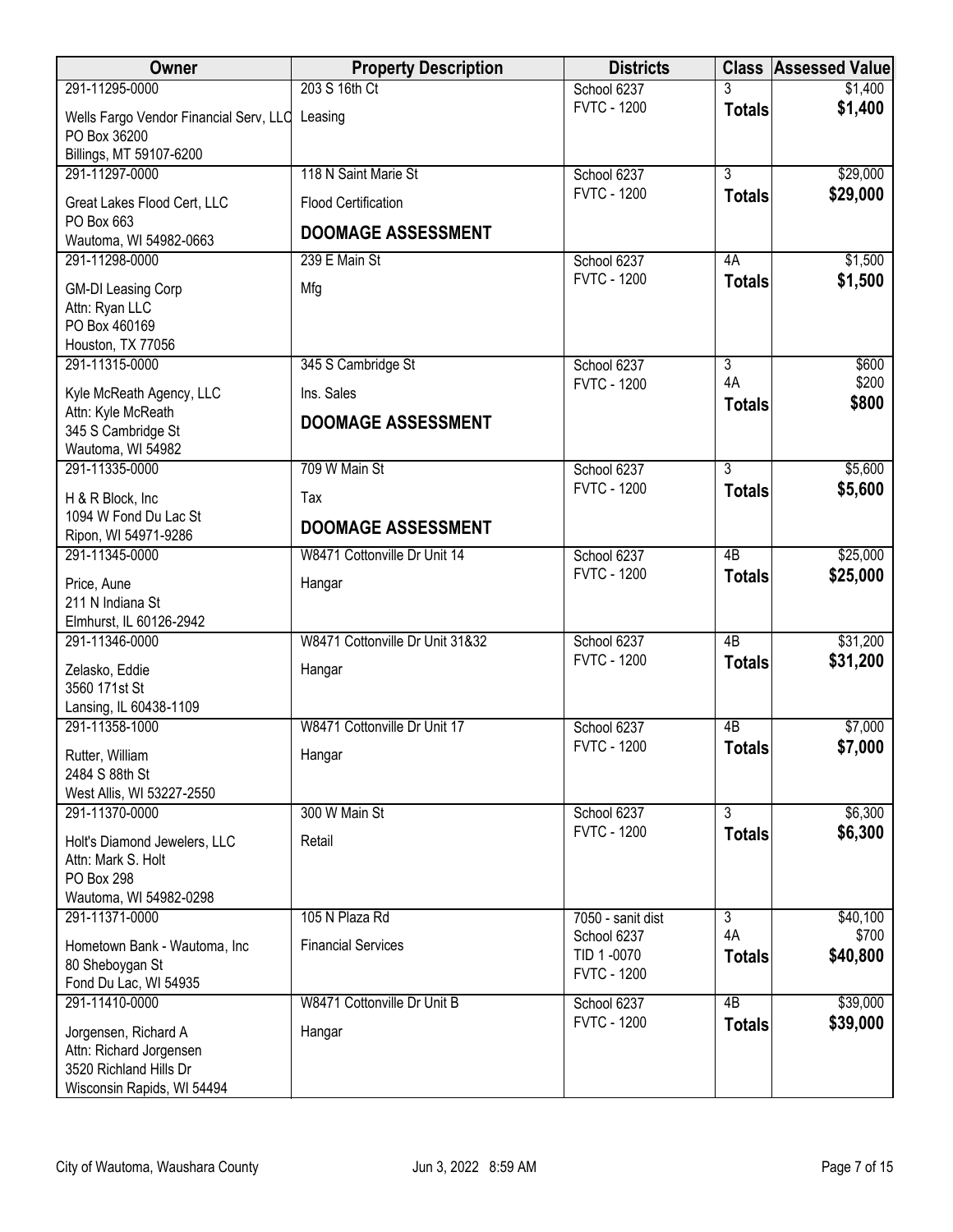| Owner                                        | <b>Property Description</b>     | <b>Districts</b>                  |                      | <b>Class Assessed Value</b> |
|----------------------------------------------|---------------------------------|-----------------------------------|----------------------|-----------------------------|
| 291-11415-0000                               | 400 W Main St                   | School 6237                       |                      | \$100                       |
| Joe's Premium Pizza, LLC                     | Wholesale                       | <b>FVTC - 1200</b>                | <b>Totals</b>        | \$100                       |
| Attn: Richard Pfaller                        | <b>DOOMAGE ASSESSMENT</b>       |                                   |                      |                             |
| PO Box 1<br>Wautoma, WI 54982-0001           |                                 |                                   |                      |                             |
| 291-11418-0000                               | 305 W Main St                   | School 6237                       | $\overline{3}$       | \$200                       |
| Kaydee Music Center                          | <b>Music Store</b>              | <b>FVTC - 1200</b>                | <b>Totals</b>        | \$200                       |
| Attn: Kathleen & Dominic Diberardino         | <b>DOOMAGE ASSESSMENT</b>       |                                   |                      |                             |
| N2397 Cty Rd E                               |                                 |                                   |                      |                             |
| Redgranite, WI 54970<br>291-11420-0000       | 116 W Main St                   | School 6237                       | $\overline{3}$       | \$900                       |
|                                              |                                 | <b>FVTC - 1200</b>                | 4A                   | \$100                       |
| TN Land Surveying, Inc<br>116 W Main St      | <b>Land Surveying</b>           |                                   | <b>Totals</b>        | \$1,000                     |
| Wautoma, WI 54982                            | <b>DOOMAGE ASSESSMENT</b>       |                                   |                      |                             |
| 291-11425-0000                               | 935 E Main St                   | 7050 - sanit dist                 | $\overline{3}$       | \$75,800                    |
| Kwik Trip, Inc                               | C-Store                         | School 6237<br>TID 1-0070         | 4A<br><b>Totals</b>  | \$100<br>\$75,900           |
| d.b.a. Kwik Trip #845<br>1626 Oak St         |                                 | <b>FVTC - 1200</b>                |                      |                             |
| La Crosse, WI 54602                          |                                 |                                   |                      |                             |
| 291-11435-0000                               | 107 S Saint Marie St            | School 6237                       | $\overline{3}$       | \$4,500                     |
| Kubasta-Bickford & Lorenson, S.C             | Law Office                      | <b>FVTC - 1200</b>                | 4A                   | \$0                         |
| PO Box 808                                   |                                 |                                   | <b>Totals</b>        | \$4,500                     |
| Wautoma, WI 54982-0808<br>291-11438-1000     | W8471 Cottonville Dr Unit 10    | School 6237                       | $\overline{AB}$      | \$16,000                    |
|                                              |                                 | <b>FVTC - 1200</b>                | <b>Totals</b>        | \$16,000                    |
| Paris, Paul<br>Attn: Paul Paris              | Hangar                          |                                   |                      |                             |
| W6214 Cty Rd YY                              |                                 |                                   |                      |                             |
| Neshkoro, WI 54960                           |                                 |                                   |                      |                             |
| 291-11439-0001                               | 224 S Cambridge St              | School 6237<br><b>FVTC - 1200</b> | $\overline{3}$       | \$8,100<br>\$8,100          |
| Lebouton Photography-Evergreen               | Photography & Framing           |                                   | <b>Totals</b>        |                             |
| Gallery<br>224 S Cambridge St                |                                 |                                   |                      |                             |
| Wautoma, WI 54982                            |                                 |                                   |                      |                             |
| 291-11440-0000                               | 358 S Oxford St                 | School 6237<br><b>FVTC - 1200</b> | $\overline{3}$<br>4A | \$19,400                    |
| Leikness Funeral Home                        | Funeral Home                    |                                   | <b>Totals</b>        | \$900<br>\$20,300           |
| Attn: Michael Leikness<br>PO Box 207         | <b>DOOMAGE ASSESSMENT</b>       |                                   |                      |                             |
| Wautoma, WI 54982-0207                       |                                 |                                   |                      |                             |
| 291-11442-0000                               | W8471 Cottonville Dr Unit F & G | School 6237                       | 4 <sub>B</sub>       | \$150,000                   |
| Bock, Norman                                 | Hangar                          | <b>FVTC - 1200</b>                | <b>Totals</b>        | \$150,000                   |
| Attn: Norman Bock                            |                                 |                                   |                      |                             |
| 2242 White Swan Dr<br>Oshkosh, WI 54901-2567 |                                 |                                   |                      |                             |
| 291-11470-0000                               | 104 E Main St                   | School 6237                       | $\overline{3}$       | \$2,200                     |
| Schmitt Title, LLC                           | Abstract/Title Ins.             | <b>FVTC - 1200</b>                | 4A                   | \$2,800                     |
| PO Box 541                                   | <b>DOOMAGE ASSESSMENT</b>       |                                   | <b>Totals</b>        | \$5,000                     |
| Oshkosh, WI 54903-0541                       |                                 |                                   |                      |                             |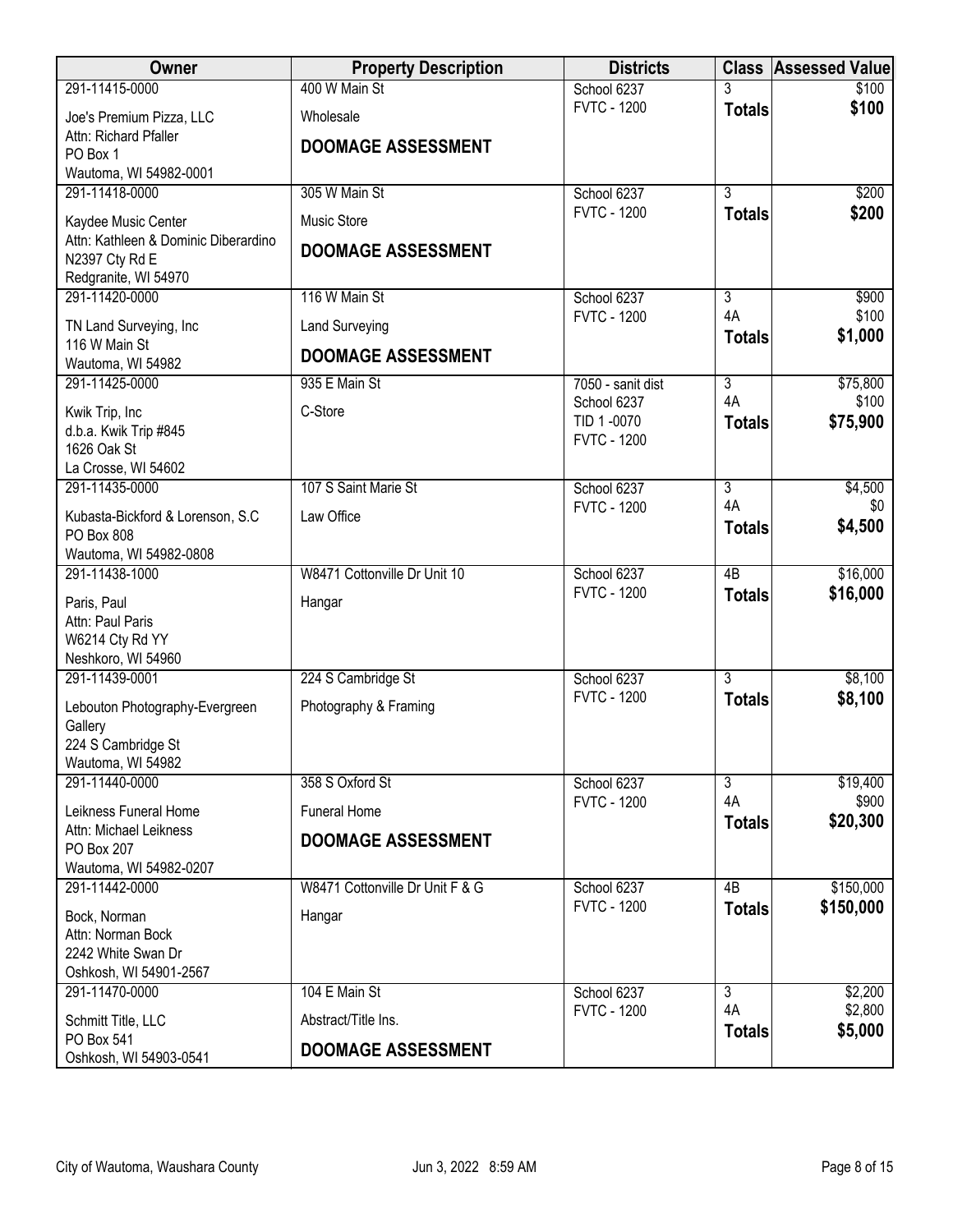| Owner                                                 | <b>Property Description</b> | <b>Districts</b>                  |                                 | <b>Class Assessed Value</b> |
|-------------------------------------------------------|-----------------------------|-----------------------------------|---------------------------------|-----------------------------|
| 291-11503-0000                                        | 105 S Cambridge St          | School 6237                       | 3                               | \$3,900                     |
| Martz Insurance Agency, Inc                           | Insurance                   | <b>FVTC - 1200</b>                | 4A<br><b>Totals</b>             | \$400<br>\$4,300            |
| Attn: Terry Martz                                     |                             |                                   |                                 |                             |
| PO Box 777<br>Wautoma, WI 54982-0777                  |                             |                                   |                                 |                             |
| 291-11510-0000                                        | N2545 Plaza Rd              | 7050 - sanit dist                 | $\overline{3}$                  | \$114,000                   |
| Kilian Mangament Services, Inc                        | Restaurant                  | School 6237                       | 4A                              | \$32,800                    |
| d.b.a. McDonald's                                     |                             | <b>FVTC - 1200</b>                | <b>Totals</b>                   | \$146,800                   |
| 1722 Clarence Ct                                      |                             |                                   |                                 |                             |
| West Bend, WI 53095                                   |                             |                                   |                                 |                             |
| 291-11515-0000                                        | 705 W Main St               | School 6237<br><b>FVTC - 1200</b> | $\overline{3}$<br>4A            | \$5,000<br>\$400            |
| Gowey Abstract & Title Company, Inc.                  | <b>Title Company</b>        |                                   | <b>Totals</b>                   | \$5,400                     |
| PO Box 150<br>Medford, WI 54451                       |                             |                                   |                                 |                             |
| 291-11520-0000                                        | 309 W Main St               | School 6237                       | $\overline{3}$                  | \$600                       |
| Mueller Tax & Accounting, Inc.                        | <b>Accounting Firm</b>      | <b>FVTC - 1200</b>                | 4A                              | \$100                       |
| PO Box 856                                            |                             |                                   | <b>Totals</b>                   | \$700                       |
| Wautoma, WI 54982-0856                                |                             |                                   |                                 |                             |
| 291-11547-0000                                        | 221 S Scott St              | School 6237                       | $\overline{3}$                  | \$2,000                     |
| Olson, Joan A, Attorney at Law                        | Lawyer                      | <b>FVTC - 1200</b>                | <b>Totals</b>                   | \$2,000                     |
| Attn: Joan A. Olson                                   |                             |                                   |                                 |                             |
| PO Box 217<br>Wautoma, WI 54982-0217                  |                             |                                   |                                 |                             |
| 291-11550-0500                                        | 201 W Main St               | School 6237                       | $\overline{3}$                  | \$8,600                     |
| OPS, Inc                                              | Retail Hardware             | <b>FVTC - 1200</b>                | <b>Totals</b>                   | \$8,600                     |
| Attn: Hardware Hank                                   |                             |                                   |                                 |                             |
| PO Box 308                                            |                             |                                   |                                 |                             |
| Wautoma, WI 54982-0308                                |                             |                                   |                                 |                             |
| 291-11558-0000                                        | 124 E Main St               | School 6237<br><b>FVTC - 1200</b> | $\overline{3}$                  | \$1,200                     |
| Nimmer, Lori                                          | Pet Grooming                |                                   | <b>Totals</b>                   | \$1,200                     |
| d.b.a. Pretty Paws<br>Attn: Lori Nimmer               | <b>DOOMAGE ASSESSMENT</b>   |                                   |                                 |                             |
| W674 Meadow Dr                                        |                             |                                   |                                 |                             |
| Green Lake, WI 54941-9788                             |                             |                                   |                                 |                             |
| 291-11562-0000                                        | 925 E Division St Unit B    | 7050 - sanit dist                 | $\overline{\overline{3}}$<br>4A | \$2,600                     |
| Xiu Qing Wang                                         | Restaurant                  | School 6237<br>TID 1-0070         | <b>Totals</b>                   | \$2,000<br>\$4,600          |
| 925 E Division St                                     | <b>DOOMAGE ASSESSMENT</b>   | <b>FVTC - 1200</b>                |                                 |                             |
| Unit B<br>Wautoma, WI 54982                           |                             |                                   |                                 |                             |
| 291-11565-1000                                        | (scattered)                 | School 6237                       | $\overline{3}$                  | \$13,200                    |
| Grayhwak Leasing, LLC, Inc.                           | Fountain Drink Equipment    | <b>FVTC - 1200</b>                | <b>Totals</b>                   | \$13,200                    |
| 1412 Main St Ste 1500                                 |                             |                                   |                                 |                             |
| Dallas, TX 75202                                      |                             |                                   |                                 |                             |
| 291-11567-0000                                        | (scattered)                 | School 6237<br><b>FVTC - 1200</b> | $\overline{3}$                  | \$100                       |
| Pitney Bowes, Inc                                     | Leasing                     |                                   | <b>Totals</b>                   | \$100                       |
| Attn: Tax Services MSC-Tax 01<br>600 N Westshore Blvd |                             |                                   |                                 |                             |
| Ste 810                                               |                             |                                   |                                 |                             |
| Tampa, FL 33609                                       |                             |                                   |                                 |                             |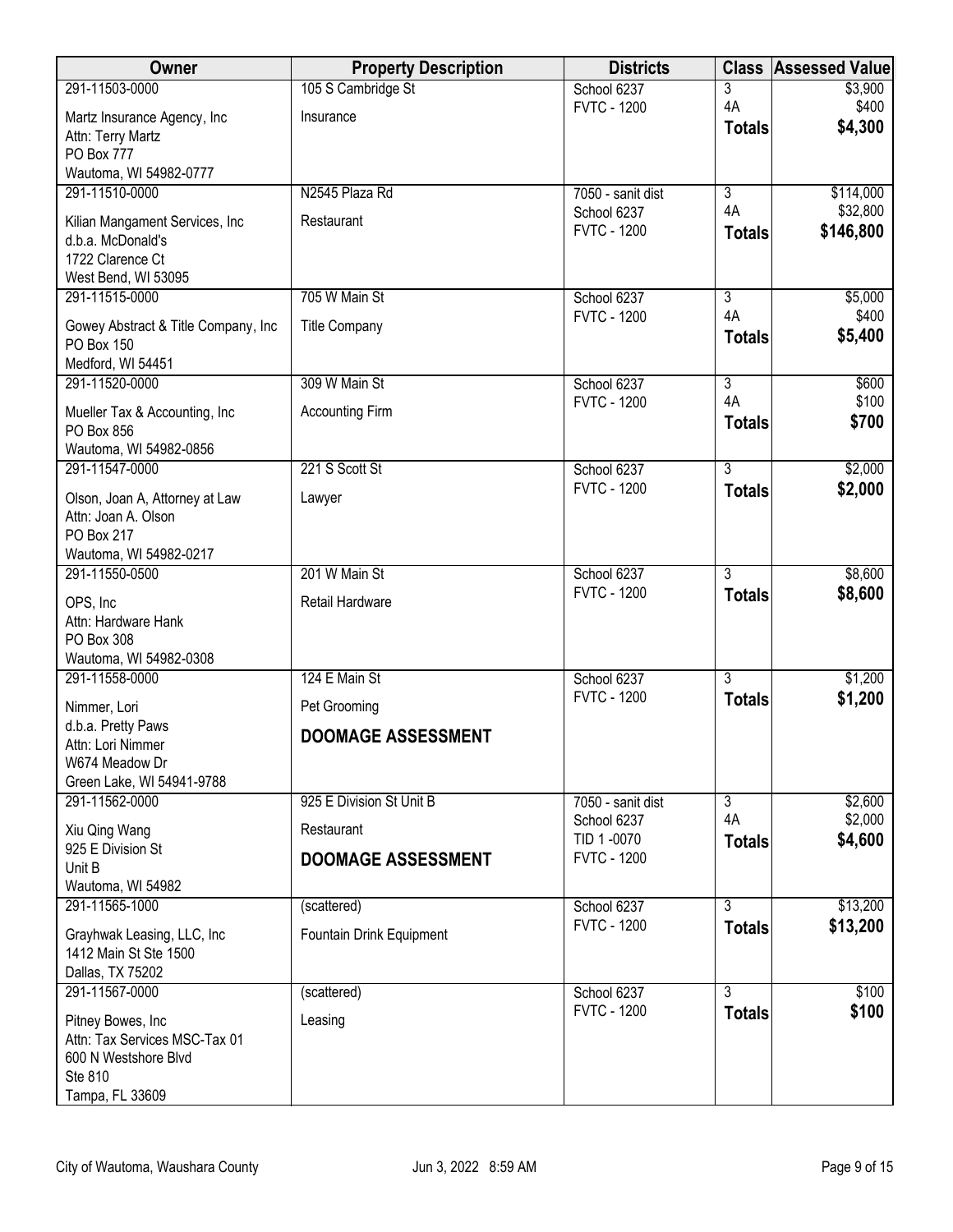| <b>Owner</b>                                                                                           | <b>Property Description</b>     | <b>Districts</b>                  |                     | <b>Class Assessed Value</b> |
|--------------------------------------------------------------------------------------------------------|---------------------------------|-----------------------------------|---------------------|-----------------------------|
| 291-11568-0000                                                                                         | W8471 Cottonville Dr Unit 3     | School 6237                       | $\overline{AB}$     | \$7,300                     |
| Curry, Sean<br>Attn: Sean Curry<br>410 S Waupaca St<br>Wautoma, WI 54982-8424                          | Hangar                          | <b>FVTC - 1200</b>                | <b>Totals</b>       | \$7,300                     |
| 291-11568-0500                                                                                         | W8471 Cottonville Dr Unit 24    | School 6237                       | 4B                  | \$31,300                    |
| Phillips, Jim<br>Attn: Jim Phillips<br>4930 N Wood Burn<br>Milwaukee, WI 53217                         | Hangar                          | <b>FVTC - 1200</b>                | <b>Totals</b>       | \$31,300                    |
| 291-11569-0100                                                                                         | 323 E Main St                   | School 6237<br><b>FVTC - 1200</b> | 3                   | \$1,800                     |
| Pioneer Floral & Greenhouse                                                                            | Florist                         |                                   | <b>Totals</b>       | \$1,800                     |
| Attn: Robert and Cynthia Selenske<br>260 E 2nd St<br>Westfield, WI 53964-9102                          | <b>DOOMAGE ASSESSMENT</b>       |                                   |                     |                             |
| 291-11569-0200                                                                                         | 409 W Main St                   | School 6237                       | 4A                  | \$100                       |
| Graf's Sweet Shop                                                                                      | Retail                          | <b>FVTC - 1200</b>                | <b>Totals</b>       | \$100                       |
| Attn: Mary Beth Graf<br>W8680 Fawn Ct<br>Wautoma, WI 54982                                             | <b>DOOMAGE ASSESSMENT</b>       |                                   |                     |                             |
| 291-11590-0000                                                                                         | 205 E Main St                   | School 6237                       | 3                   | \$200                       |
| Q Tickles                                                                                              | <b>Personal Services</b>        | TID 1-0070<br><b>FVTC - 1200</b>  | 4A<br><b>Totals</b> | \$1,300<br>\$1,500          |
| Attn: Kathy Khin<br>205 E Main St<br>Wautoma, WI 54982                                                 | <b>DOOMAGE ASSESSMENT</b>       |                                   |                     |                             |
| 291-11620-0000                                                                                         | W8471 Cottonville Dr Unit 19&20 | School 6237                       | $\overline{AB}$     | \$15,000                    |
| Shane, Don<br>151 N University Dr Unit 309<br>West Bend, WI 53095-2952                                 | Hangar                          | <b>FVTC - 1200</b>                | <b>Totals</b>       | \$15,000                    |
| 291-11625-0000                                                                                         | W8471 Cottonville Dr Unit 39&40 | School 6237                       | $\overline{AB}$     | \$30,200                    |
| Reis Hangar Rents<br>Attn: John Reis<br>PO Box 236<br>C/O Woody Acres RV Park<br>Fulton, TX 78358-0236 | Hangar                          | <b>FVTC - 1200</b>                | <b>Totals</b>       | \$30,200                    |
| 291-11638-0000                                                                                         | 905 E Division St               | School 6237                       | 4A                  | \$300                       |
| Redbox Automated Retail, LLC<br>PO Box 72210<br>Phoenix, AZ 85050                                      | <b>DVDs/Games Rental</b>        | TID 1-0070<br><b>FVTC - 1200</b>  | <b>Totals</b>       | \$300                       |
| 291-11640-0000                                                                                         | 239 E Main St                   | School 6237                       | 3                   | \$6,900                     |
| Hartz Motors of Wisconsin, LLC                                                                         | Auto Dealer                     | <b>FVTC - 1200</b>                | 4A<br><b>Totals</b> | \$11,100<br>\$18,000        |
| d.b.a. Cottage Motors                                                                                  | <b>DOOMAGE ASSESSMENT</b>       |                                   |                     |                             |
| 239 E Main St<br>Wautoma, WI 54982                                                                     |                                 |                                   |                     |                             |
| 291-11757-0000                                                                                         | W8471 Cottonville Dr Unit 13    | School 6237                       | $\overline{AB}$     | \$4,000                     |
| Overbeck, Jim<br>Attn: Jim Overbeck<br>223 Lincoln Ave<br>Redgranite, WI 54970-0301                    | Hangar                          | <b>FVTC - 1200</b>                | <b>Totals</b>       | \$4,000                     |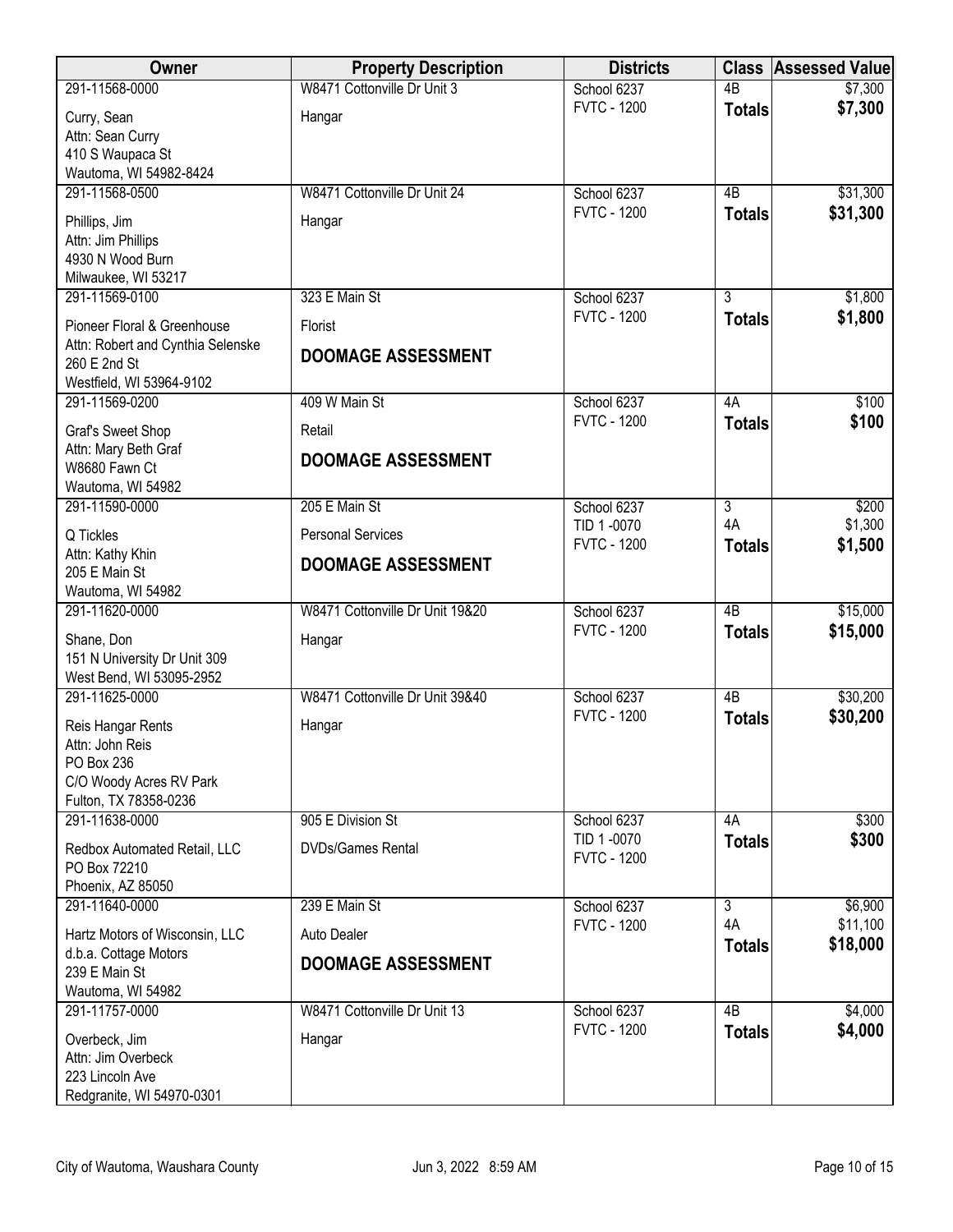| <b>Owner</b>                                                                                                 | <b>Property Description</b>                            | <b>Districts</b>                                |                     | <b>Class Assessed Value</b> |
|--------------------------------------------------------------------------------------------------------------|--------------------------------------------------------|-------------------------------------------------|---------------------|-----------------------------|
| 291-11769-0000                                                                                               | 220 S Cambridge St                                     | School 6237                                     |                     |                             |
| <b>Specialty Apparel</b><br>Attn: Jon & Lee Barthel<br>220 S Cambridge St<br>Wautoma, WI 54982               | Retail                                                 | <b>FVTC - 1200</b>                              | <b>Totals</b>       |                             |
| 291-11771-0000                                                                                               | 975 E Main St                                          | 7050 - sanit dist                               | $\overline{3}$      | \$200                       |
| Stoneridge Wholesale Division, LLC<br>975 E Main St<br>Wautoma, WI 54982                                     | Wholesale                                              | School 6237<br>TID 1-0070<br><b>FVTC - 1200</b> | <b>Totals</b>       | \$200                       |
| 291-11773-0000                                                                                               | W8471 Cottonville Dr Unit 21&22                        | School 6237                                     | 4B                  | \$26,800                    |
| Jorgenson, Richard A<br>Attn: Richard Jorgenson<br>3520 Richland Hills Dr<br>Wisconsin Rapids, WI 54494-3478 | Hangar                                                 | <b>FVTC - 1200</b>                              | <b>Totals</b>       | \$26,800                    |
| 291-11775-1000                                                                                               | W8471 Cottonville Dr Unit 25                           | School 6237                                     | 4B                  | \$21,000                    |
| Stencel, Lawrence E<br>Attn: Lawrence E Stencel<br>1 Carlson Ln<br>Palm Coast, FL 32137-8150                 | Hangar                                                 | <b>FVTC - 1200</b>                              | <b>Totals</b>       | \$21,000                    |
| 291-11776-1000                                                                                               | 428 E Main St                                          | School 6237                                     | $\overline{3}$      | \$16,300                    |
| Subway, Inc<br>Attn: Bret Saalsaa<br>7935 Almor Dr<br>Verona, WI 53593                                       | Restaurant                                             | <b>FVTC - 1200</b>                              | <b>Totals</b>       | \$16,300                    |
| 291-11802-0500                                                                                               | 124 E Main St                                          | School 6237                                     | $\overline{3}$      | \$3,800                     |
| Thrivent Financial, Inc.<br>Attn: Brian Getchius<br>PO Box 398<br>Wautoma, WI 54982-0398                     | <b>Financial Services</b><br><b>DOOMAGE ASSESSMENT</b> | <b>FVTC - 1200</b>                              | <b>Totals</b>       | \$3,800                     |
| 291-11815-0000                                                                                               | 140 N Townline Rd                                      | School 6237                                     | $\overline{3}$      | \$6,100                     |
| Active Lifestyle Chiropractic Service, Ind<br>PO Box 246<br>Wautoma, WI 54982-0246                           | Chiropractic                                           | <b>FVTC - 1200</b>                              | <b>Totals</b>       | \$6,100                     |
| 291-11820-0000                                                                                               | 975 E Main St                                          | 7050 - sanit dist                               | $\overline{3}$      | \$18,200                    |
| Stone Ridge Country Market & Meats,<br>Inc<br>975 E Main St<br>Wautoma, WI 54982                             | <b>Retail Grocery</b>                                  | School 6237<br>TID 1-0070<br><b>FVTC - 1200</b> | 4A<br><b>Totals</b> | \$800<br>\$19,000           |
| 291-11823-0000                                                                                               | 409 W Main St                                          | School 6237                                     | 4A                  | \$600                       |
| <b>Ugly Cupcakes</b>                                                                                         | Bakery                                                 | <b>FVTC - 1200</b>                              | <b>Totals</b>       | \$600                       |
| PO Box 369<br>Wautoma, WI 54982-0369                                                                         | <b>DOOMAGE ASSESSMENT</b>                              |                                                 |                     |                             |
| 291-11825-0000                                                                                               | 514 S Cambridge St                                     | School 6237                                     | 4A                  | \$11,800                    |
| Unite Private Networks, LLC<br>1511 Baltimore Ave FI 2<br>Kansas City, MO 64108                              | <b>Fiber Optic Networks</b>                            | <b>FVTC - 1200</b>                              | <b>Totals</b>       | \$11,800                    |
| 291-11829-0000                                                                                               | 358 S Oxford St                                        | School 6237                                     | $\overline{3}$      | \$4,400                     |
| US Bank National Association, Inc.<br>1310 Madrid St # 100<br>Marshall, MN 56258                             | Leasing                                                | <b>FVTC - 1200</b>                              | <b>Totals</b>       | \$4,400                     |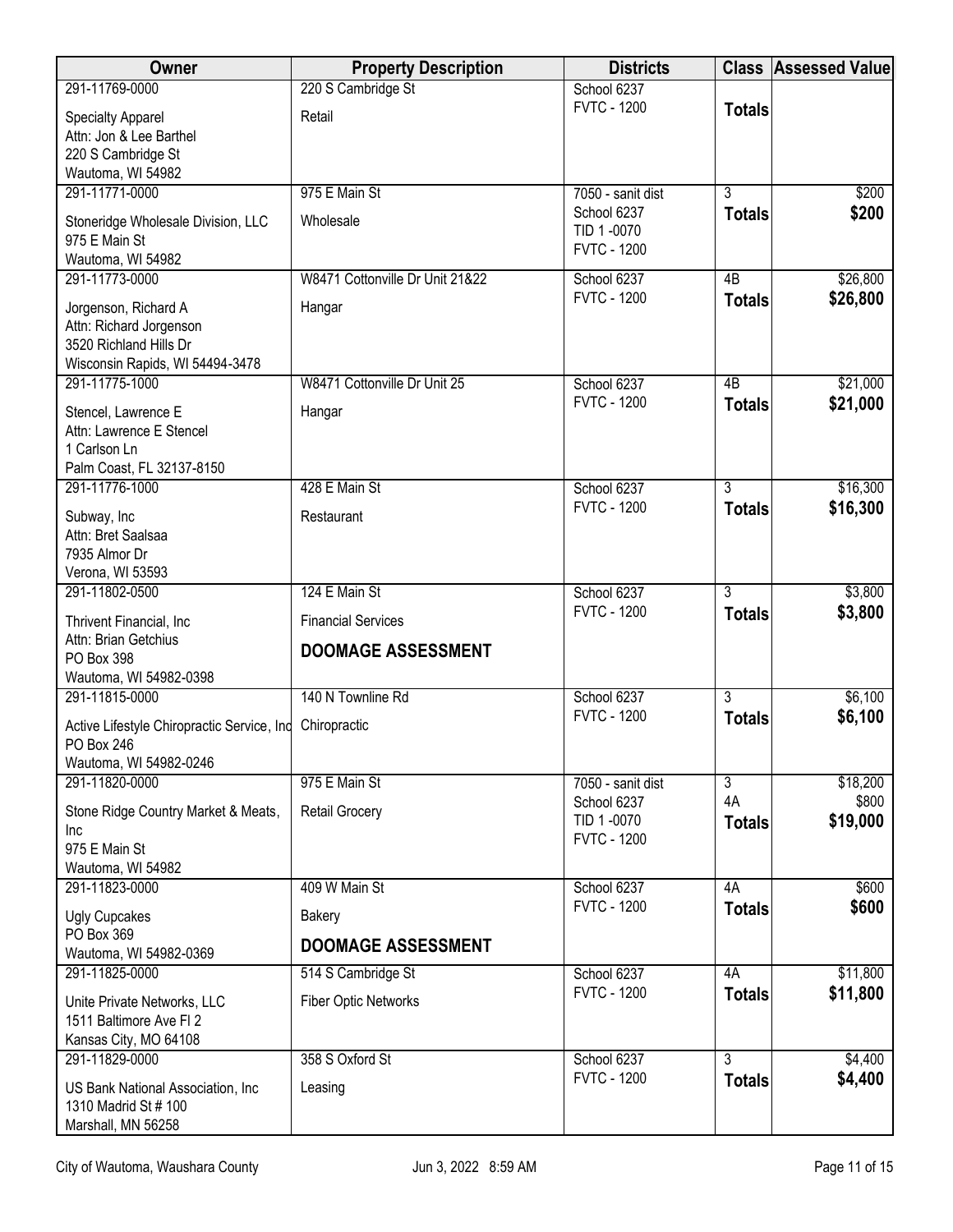| Owner                                               | <b>Property Description</b>  | <b>Districts</b>                 | <b>Class</b>    | <b>Assessed Value</b> |
|-----------------------------------------------------|------------------------------|----------------------------------|-----------------|-----------------------|
| 291-11831-0000                                      | 975 E Main St                | 7050 - sanit dist                | 3               | \$2,300               |
| Ole's Fuel, LLC                                     | <b>Fuel Station</b>          | School 6237<br>TID 1-0070        | 4A              | \$6,700<br>\$9,000    |
| N2084 State Highway 49                              |                              | <b>FVTC - 1200</b>               | <b>Totals</b>   |                       |
| Berlin, WI 54923                                    |                              |                                  |                 |                       |
| 291-11835-0000                                      | 983 E Plaza Rd               | 7050 - sanit dist                | $\overline{3}$  | \$1,200               |
| Wells Fargo Financial Leasing, Inc                  | Leasing                      | School 6237<br>TID 1-0070        | <b>Totals</b>   | \$1,200               |
| d.b.a. Wells                                        |                              | <b>FVTC - 1200</b>               |                 |                       |
| Attn: Property Tax Compliance                       |                              |                                  |                 |                       |
| PO Box 36200                                        |                              |                                  |                 |                       |
| Billings, MT 59107-6200<br>291-11902-0000           | 527 W Prairie St             | School 6237                      | $\overline{3}$  | \$1,200               |
|                                                     |                              | <b>FVTC - 1200</b>               | <b>Totals</b>   | \$1,200               |
| Waushara PC, LLC                                    | Comp.Serv/Rep.               |                                  |                 |                       |
| Attn: Mark Wienckowski<br>PO Box 713                |                              |                                  |                 |                       |
| Wautoma, WI 54982-0713                              |                              |                                  |                 |                       |
| 291-11943-0000                                      | 415 E Main St                | School 6237                      | $\overline{3}$  | \$9,500               |
| Wautoma Rental & Waushara Septic, In                | Rentals & Septic             | <b>FVTC - 1200</b>               | 4A              | \$4,300               |
| Attn: JW Enterprises Inc Of Wautoma                 | <b>DOOMAGE ASSESSMENT</b>    |                                  | <b>Totals</b>   | \$13,800              |
| PO Box 834                                          |                              |                                  |                 |                       |
| Wautoma, WI 54982-0834                              |                              |                                  |                 |                       |
| 291-11945-0000                                      | 925 E Division St Unit G     | 7050 - sanit dist                | $\overline{3}$  | \$23,200              |
| Auto Parts Headquarters, Inc                        | Retail                       | School 6237<br>TID 1-0070        | <b>Totals</b>   | \$23,200              |
| 2959 Clearwater Rd                                  |                              | <b>FVTC - 1200</b>               |                 |                       |
| St. Cloud, MN 56301-5950                            |                              |                                  |                 |                       |
| 291-11948-0000                                      | 975 E Main St                | 7050 - sanit dist<br>School 6237 | $\overline{3}$  | \$7,700               |
| Wells Fargo Financial Leasing, Inc                  | Leasing                      | TID 1-0070                       | <b>Totals</b>   | \$7,700               |
| d.b.a. Wells                                        |                              | <b>FVTC - 1200</b>               |                 |                       |
| Attn: Property Tax Compliance<br>PO Box 36200       |                              |                                  |                 |                       |
| Billings, MT 59107-6200                             |                              |                                  |                 |                       |
| 291-11949-0000                                      | 222 W Main St                | School 6237                      | $\overline{3}$  | \$300                 |
|                                                     |                              | <b>FVTC - 1200</b>               | <b>Totals</b>   | \$300                 |
| Wells Fargo Financial Leasing, Inc.<br>d.b.a. Wells | Leasing                      |                                  |                 |                       |
| Attn: Property Tax Compliance                       |                              |                                  |                 |                       |
| PO Box 36200                                        |                              |                                  |                 |                       |
| Billings, MT 59107-6200                             |                              |                                  |                 |                       |
| 291-11950-0000                                      | W8471 Cottonville Dr Unit 16 | School 6237                      | 4B              | \$15,000              |
| Rydberg, Lawrence et al                             | Hangar                       | <b>FVTC - 1200</b>               | <b>Totals</b>   | \$15,000              |
| Attn: Lawerence Rydberg                             |                              |                                  |                 |                       |
| 12404 Domingo NE                                    |                              |                                  |                 |                       |
| Alburquerque, NM 87123                              |                              |                                  |                 |                       |
| 291-12025-0000                                      | W8471 Cottonville Dr Unit 28 | School 6237                      | 4 <sub>B</sub>  | \$30,000              |
| Cirino, Frank Jr                                    | Hangar                       | <b>FVTC - 1200</b>               | <b>Totals</b>   | \$30,000              |
| N5623 Lac Verde Cir                                 |                              |                                  |                 |                       |
| Green Lake, WI 54941-9702                           |                              |                                  |                 |                       |
| 291-14030-0000                                      | W8471 Cottonville Dr Unit E  | School 6237                      | $\overline{AB}$ | \$12,500              |
| EAA Chapter 1331, Inc                               | Hangar                       | <b>FVTC - 1200</b>               | <b>Totals</b>   | \$12,500              |
| W8471 Cottonville Dr                                |                              |                                  |                 |                       |
| Wautoma, WI 54982                                   |                              |                                  |                 |                       |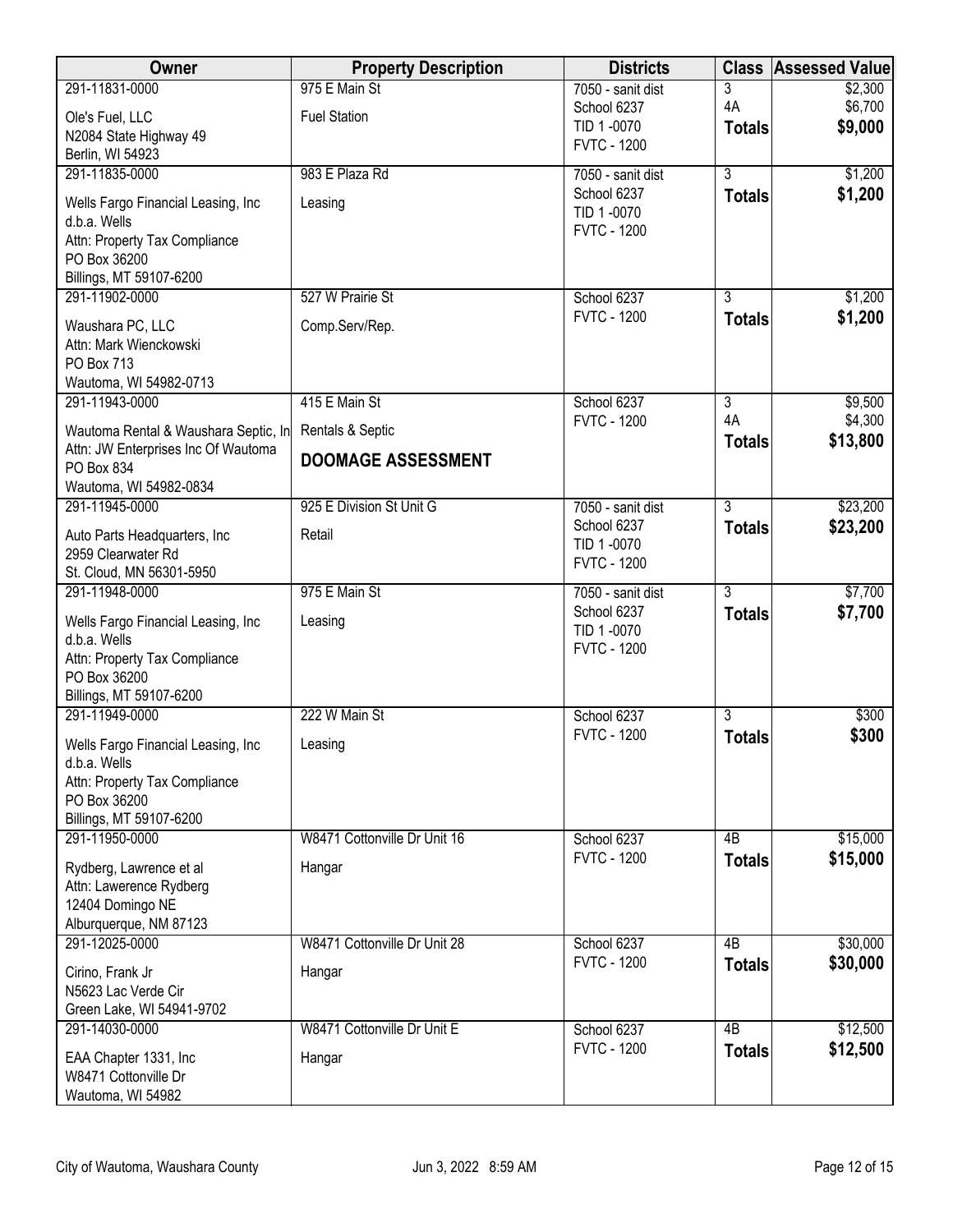| Owner                                                 | <b>Property Description</b>     | <b>Districts</b>                  |                 | <b>Class Assessed Value</b> |
|-------------------------------------------------------|---------------------------------|-----------------------------------|-----------------|-----------------------------|
| 291-14035-0000                                        | 205 E Main St Unit 6            | School 6237                       | 3               | \$100                       |
| Wisconsin Imaging, LLC                                | Sales & Service                 | TID 1-0070<br><b>FVTC - 1200</b>  | <b>Totals</b>   | \$100                       |
| d.b.a. Wisconsin Document Imaging                     |                                 |                                   |                 |                             |
| 1850 Velp Ave Ste 1                                   |                                 |                                   |                 |                             |
| Green Bay, WI 54303<br>291-14040-0000                 | W8471 Cottonville Dr Unit D     | School 6237                       | 4B              | \$6,000                     |
|                                                       |                                 | <b>FVTC - 1200</b>                | <b>Totals</b>   | \$6,000                     |
| Jorgenson, Richard A                                  | Hangar                          |                                   |                 |                             |
| Attn: Richard Jorgenson<br>3520 Richland Hills Dr     |                                 |                                   |                 |                             |
| Wisconsin Rapids, WI 54494-3478                       |                                 |                                   |                 |                             |
| 291-14100-0000                                        | W8471 Cottonville Dr Unit 7     | School 6237                       | 4B              | \$8,000                     |
| Klemp, Greg                                           | Hangar                          | <b>FVTC - 1200</b>                | <b>Totals</b>   | \$8,000                     |
| Attn: Greg Klemp                                      |                                 |                                   |                 |                             |
| N1032 21st Ct                                         |                                 |                                   |                 |                             |
| Neshkoro, WI 54960                                    |                                 |                                   |                 |                             |
| 291-14150-0000                                        | W8471 Cottonville Dr Unit 1 & 2 | School 6237                       | $\overline{AB}$ | \$25,900                    |
| Yorad                                                 | Hangar                          | <b>FVTC - 1200</b>                | <b>Totals</b>   | \$25,900                    |
| Attn: David Favelle                                   |                                 |                                   |                 |                             |
| PO Box 780<br>Wautoma, WI 54982-0780                  |                                 |                                   |                 |                             |
| 291-15048-0000                                        | (scattered)                     | School 6237                       | $\overline{3}$  | \$1,200                     |
|                                                       |                                 | <b>FVTC - 1200</b>                | <b>Totals</b>   | \$1,200                     |
| Farmer Brothers Co<br>1912 Farmer Brothers Dr         | Leasing                         |                                   |                 |                             |
| Northlake, TX 76262-1857                              |                                 |                                   |                 |                             |
| 291-15050-0000                                        | 112 S Saint Marie St            | School 6237                       | $\overline{3}$  | \$3,700                     |
| Shasta Daisy Co                                       | Retail                          | <b>FVTC - 1200</b>                | <b>Totals</b>   | \$3,700                     |
| Attn: Lund Marc and Susan                             |                                 |                                   |                 |                             |
| W6879 State Highway 152                               |                                 |                                   |                 |                             |
| Wautoma, WI 54982                                     |                                 |                                   |                 |                             |
| 291-15051-0000                                        | (scattered)                     | School 6237<br><b>FVTC - 1200</b> | 4A              | \$700                       |
| Amerigas Propane, LP                                  | Retail                          |                                   | <b>Totals</b>   | \$700                       |
| PO Box 798                                            |                                 |                                   |                 |                             |
| Valley Forge, PA 19482<br>291-15053-0000              | 205 E Main St                   | School 6237                       | $\overline{3}$  | \$7,100                     |
|                                                       |                                 | TID 1-0070                        | <b>Totals</b>   | \$7,100                     |
| GreatAmerica Financial Services Corp<br>625 1st St SE | Leasing                         | <b>FVTC - 1200</b>                |                 |                             |
| Ste 800                                               |                                 |                                   |                 |                             |
| Cedar Rapids, IA 52401-2301                           |                                 |                                   |                 |                             |
| 291-15055-0000                                        | 101 N Century Dr                | 7050 - sanit dist                 | $\overline{3}$  | \$200                       |
| Wabasha Leasing, LLC                                  | Leasing                         | School 6237                       | <b>Totals</b>   | \$200                       |
| PO Box 80615                                          |                                 | TID 1-0070<br><b>FVTC - 1200</b>  |                 |                             |
| Indianapolis, IN 46280                                |                                 |                                   |                 |                             |
| 291-15057-0000                                        | 310 W Main St                   | School 6237                       | $\overline{3}$  | \$900                       |
| Banc of America Leasing and Capital,                  | Leasing                         | <b>FVTC - 1200</b>                | <b>Totals</b>   | \$900                       |
| LLC                                                   |                                 |                                   |                 |                             |
| PO Box 105578<br>Atlanta, GA 30348                    |                                 |                                   |                 |                             |
|                                                       |                                 |                                   |                 |                             |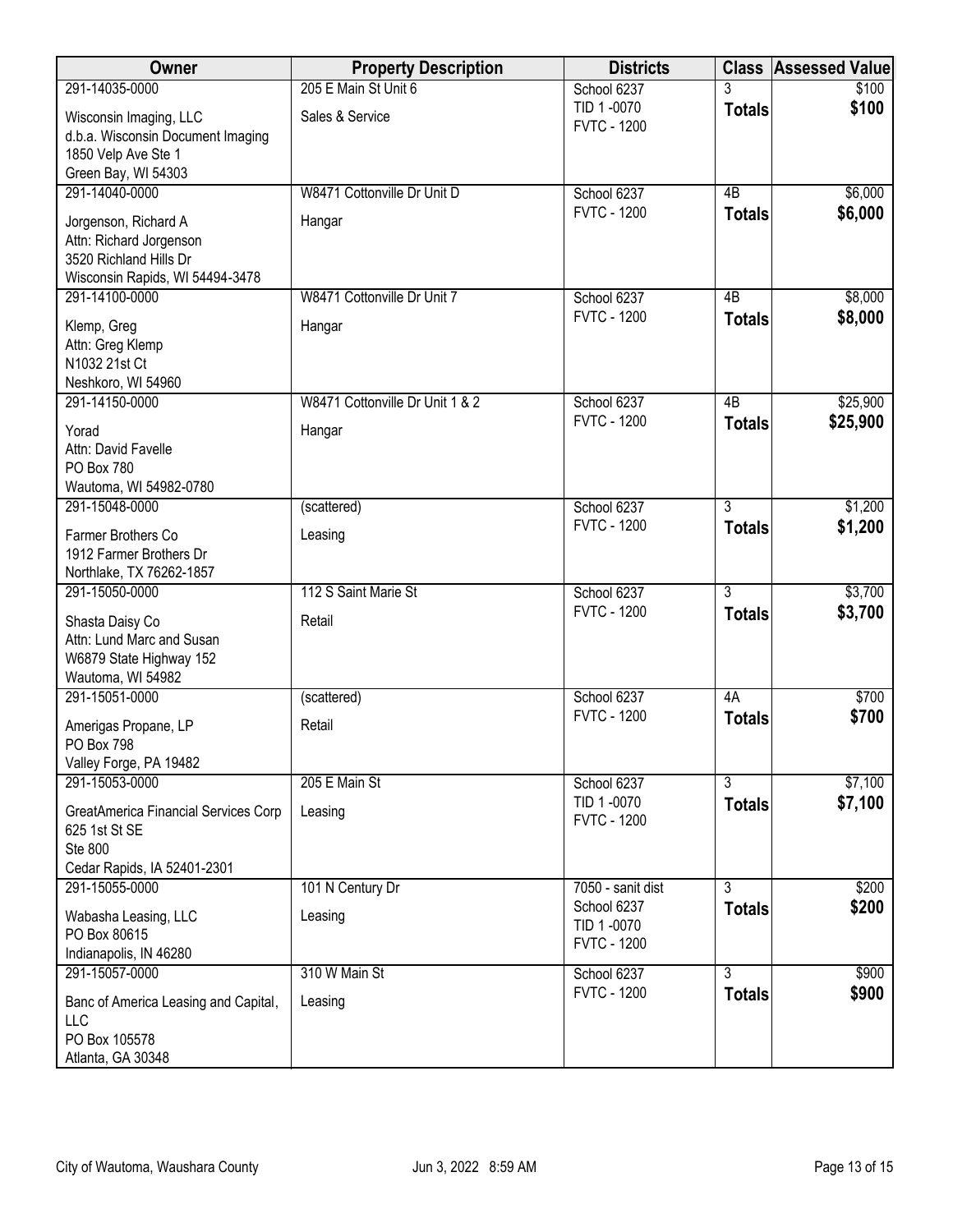| Owner                                                                                                                      | <b>Property Description</b> | <b>Districts</b>                                |                     | <b>Class Assessed Value</b> |
|----------------------------------------------------------------------------------------------------------------------------|-----------------------------|-------------------------------------------------|---------------------|-----------------------------|
| 291-15058-0000                                                                                                             | (scattered)                 | 7050 - sanit dist                               | 3                   | \$1,900                     |
| DS Services of America, Inc.<br>d.b.a. Primo Water North America<br>4221 W Boy Scout Blvd Ste 400                          | Services                    | School 6237<br>TID 1-0070<br><b>FVTC - 1200</b> | <b>Totals</b>       | \$1,900                     |
| Tampa, FL 33607                                                                                                            |                             |                                                 |                     |                             |
| 291-15059-0000                                                                                                             | 533 W Main St               | School 6237                                     | $\overline{3}$      | \$300                       |
| La Playita, LLC<br>533 W Main St<br>Wautoma, WI 54982                                                                      | Restaurant                  | <b>FVTC - 1200</b>                              | <b>Totals</b>       | \$300                       |
| 291-15060-0000                                                                                                             | 205 E Main St               | School 6237                                     | $\overline{3}$      | \$800                       |
| Patrick Scharmer<br>d.b.a. Scharmer Law<br>PO Box 1438<br>Wautoma, WI 54982                                                | Attorney                    | TID 1-0070<br><b>FVTC - 1200</b>                | 4A<br><b>Totals</b> | \$100<br>\$900              |
| 291-50000-0000                                                                                                             | (scattered)                 | School 6237                                     | $\overline{3}$      | \$500                       |
| ADP, Inc<br>1 ADP Blvd MS #B401<br>Roseland, NJ 07068                                                                      | Leasing                     | <b>FVTC - 1200</b>                              | <b>Totals</b>       | \$500                       |
| 291-50001-0000                                                                                                             | 345 S Cambridge St          | School 6237                                     | $\overline{3}$      | \$400                       |
| American Family Mutual Insurance Co,.<br>S.I.<br>PO Box 4747                                                               | Insurance                   | <b>FVTC - 1200</b>                              | <b>Totals</b>       | \$400                       |
| Oak Brook, IL 60522-4747<br>291-50015-0000                                                                                 | 402 E Main St               | School 6237                                     | $\overline{3}$      | \$1,200                     |
|                                                                                                                            |                             | <b>FVTC - 1200</b>                              | <b>Totals</b>       | \$1,200                     |
| State Farm Mutual Auto Insurance<br>Company<br>Attn: Tax & Compliance-Property Tax<br>PO Box 2155<br>Bloomington, IL 61702 | Insurance                   |                                                 |                     |                             |
| 291-50026-0000                                                                                                             | 925 E Division St Unit H    | 7050 - sanit dist                               | $\overline{3}$      | \$3,700                     |
| Cell Plus II, Inc<br>502 Berkly Blvd<br>Baraboo, WI 53913                                                                  | Sales & Service             | School 6237<br>TID 1-0070<br><b>FVTC - 1200</b> | 4A<br><b>Totals</b> | \$100<br>\$3,800            |
| 291-50030-0000                                                                                                             | (scattered)                 | School 6237                                     | $\overline{3}$      | \$1,200                     |
| Great Lakes Coca-Cola Distribution, LL0<br>Attn: Reyes Holdings LLC<br>6250 River Rd Ste 9000<br>Rosemont, IL 60018        | Manufacturing               | <b>FVTC - 1200</b>                              | <b>Totals</b>       | \$1,200                     |
| 291-50035-0000                                                                                                             | 402 E Main St               | School 6237                                     | $\overline{3}$      | \$1,500                     |
| US Bank National Association, Inc.<br>1310 Madrid St # 100<br>Marshall, MN 56258                                           | Leasing                     | <b>FVTC - 1200</b>                              | <b>Totals</b>       | \$1,500                     |
| 291-50037-0000                                                                                                             | 205 E Main St Unit 46       | School 6237                                     | $\overline{3}$      | \$4,500                     |
| <b>Brooklyn's Tanning</b>                                                                                                  | <b>Tanning Salon</b>        | TID 1-0070<br><b>FVTC - 1200</b>                | <b>Totals</b>       | \$4,500                     |
| 205 E Main St Ste 46<br>Wautoma, WI 54982                                                                                  | <b>DOOMAGE ASSESSMENT</b>   |                                                 |                     |                             |